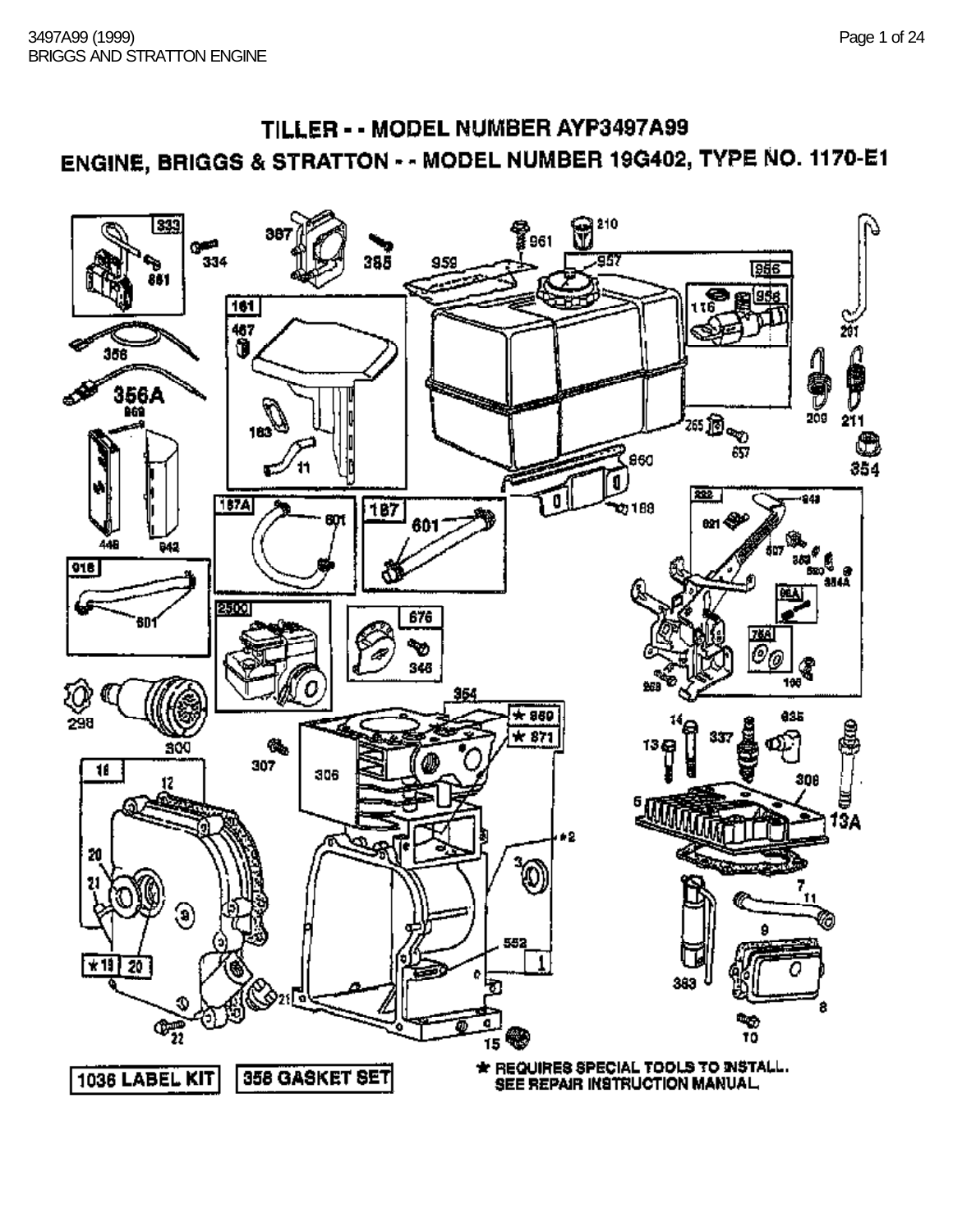|  | Ref # Part Number      | Qty Description                             |  |
|--|------------------------|---------------------------------------------|--|
|  | 1 495631               | <b>CYLINDER ASSEMBLY</b>                    |  |
|  | 2 495657               | <b>BUSHING, CYLINDER</b>                    |  |
|  | 3 391086               | SEAL, OIL                                   |  |
|  | 5 214347               | <b>HEAD, CYLINDER</b>                       |  |
|  | 7 272163               | <b>GASKET, CYLINDER HEAD</b>                |  |
|  | 8 498038               | <b>BREATHER ASSEMBLY</b>                    |  |
|  | 9 27803                | GASKET, VALVE COVER                         |  |
|  | 10 94621               | <b>SCREW, STEMS</b>                         |  |
|  | 11 280819              | <b>TUBE, BREATHER</b>                       |  |
|  | 12 271701              | GASKET, CRANKCASE COVER 1/64"               |  |
|  | 12 27876               | GASKET, CRANKCASE COVER .005"               |  |
|  | 12 27877               | GASKET, CRANKCASE COVER .009"               |  |
|  | 13 94565               | <b>SCREW, CYLINDER HEAD</b>                 |  |
|  | 13A 94926              | STUD, HEX DRIVE                             |  |
|  | 14 93723               | SCREW, CYLINDER HEAD 3"                     |  |
|  | 15 94880               | PLUG, OIL DRAIN, FLUSH                      |  |
|  | 15 94239               | PLUG, OIL DRAIN                             |  |
|  | 16 495648              | <b>CRANKSHAFT</b><br><b>TIMING GEAR KEY</b> |  |
|  | 16 94388<br>18 49 6982 | COVER ASSEMBLY, CRANKCASE                   |  |
|  | 19 295964              |                                             |  |
|  | 20 391086              | <b>BUSHING, CRANKCASE</b><br>SEAL, OIL      |  |
|  | 21 281658              | PLUG-OIL FILLER                             |  |
|  | 22 93585               | <b>SCREW, HEX HEAD</b>                      |  |
|  | 23 298260              | FLYWHEEL, MAGNETO                           |  |
|  | 24 222698              | <b>KEY, FLYWHEEL</b>                        |  |
|  | 25 499907              | PISTON ASSEMBLY STANDARD                    |  |
|  | 25 499908              | PISTON ASSEMBLY                             |  |
|  | 25 499909              | <b>PISTON ASSEMBLY</b>                      |  |
|  | 25 499910              | <b>PISTON ASSEMBLY</b>                      |  |
|  | 26 499921              | RING SET, PISTON STANDARD                   |  |
|  | 26 690018              | <b>SPRING, GOVERNOR</b>                     |  |
|  | 26 690019              | SPRING, GOVERNED IDLE                       |  |
|  | 26 690020              | RING SET, PISTON                            |  |
|  | 27 263181              | LOCK, PISTON PIN                            |  |
|  | 28 499911              | PIN ASSEMBLY, PISTON STANDARD               |  |
|  | 28 499920              | PIN ASSEMBLY, PISTON                        |  |
|  | 29 390401              | ROD ASSEMBLY, CONNECTING                    |  |
|  | 29 390773              | ROD ASSEROD ASSEMBLY, CONNECTING            |  |
|  | 30 222113              | DIPPER, CONNECTING ROD                      |  |
|  | 32 92659               | SCREW, CONNECTING ROD                       |  |
|  | 33 263017              | <b>VALVE, EXHAUST</b>                       |  |
|  | 34 261055              | VALVE, INTAKE                               |  |
|  | 35 65906               | SPRING, INTAKE VALVE                        |  |
|  | 37 222475              | <b>GUARD, FLYWHEEL</b>                      |  |
|  | 38 94811               | <b>SCREW, HEX HEAD</b>                      |  |
|  | 40 221596              | <b>RETAINER, INTAKE VALVE</b>               |  |
|  | 45 260933              | TAPPET, VALVE                               |  |
|  | 46 214786              | GEAR, CAM                                   |  |
|  | 50 214170              | <b>ELBOW, INTAKE</b>                        |  |
|  | 51 272708              | GASKET, CARBURETOR MOUNTING                 |  |
|  | 51A 272707             | <b>GASKET, INTAKE MANIFOLD</b>              |  |
|  | 53 94778               | STUD, CARB. MOUNTING                        |  |
|  | 55 393576              | HOUSING, REWIND STARTER                     |  |
|  | 56 295871              | PULLEY, REWIND STARTER                      |  |
|  | 57 490179              | SPRING, REWIND STARTER                      |  |
|  | 58 66884               | ROPE, REWIND STARTER                        |  |
|  | 59 490653              | <b>INSERT, STARTER HANDLE</b>               |  |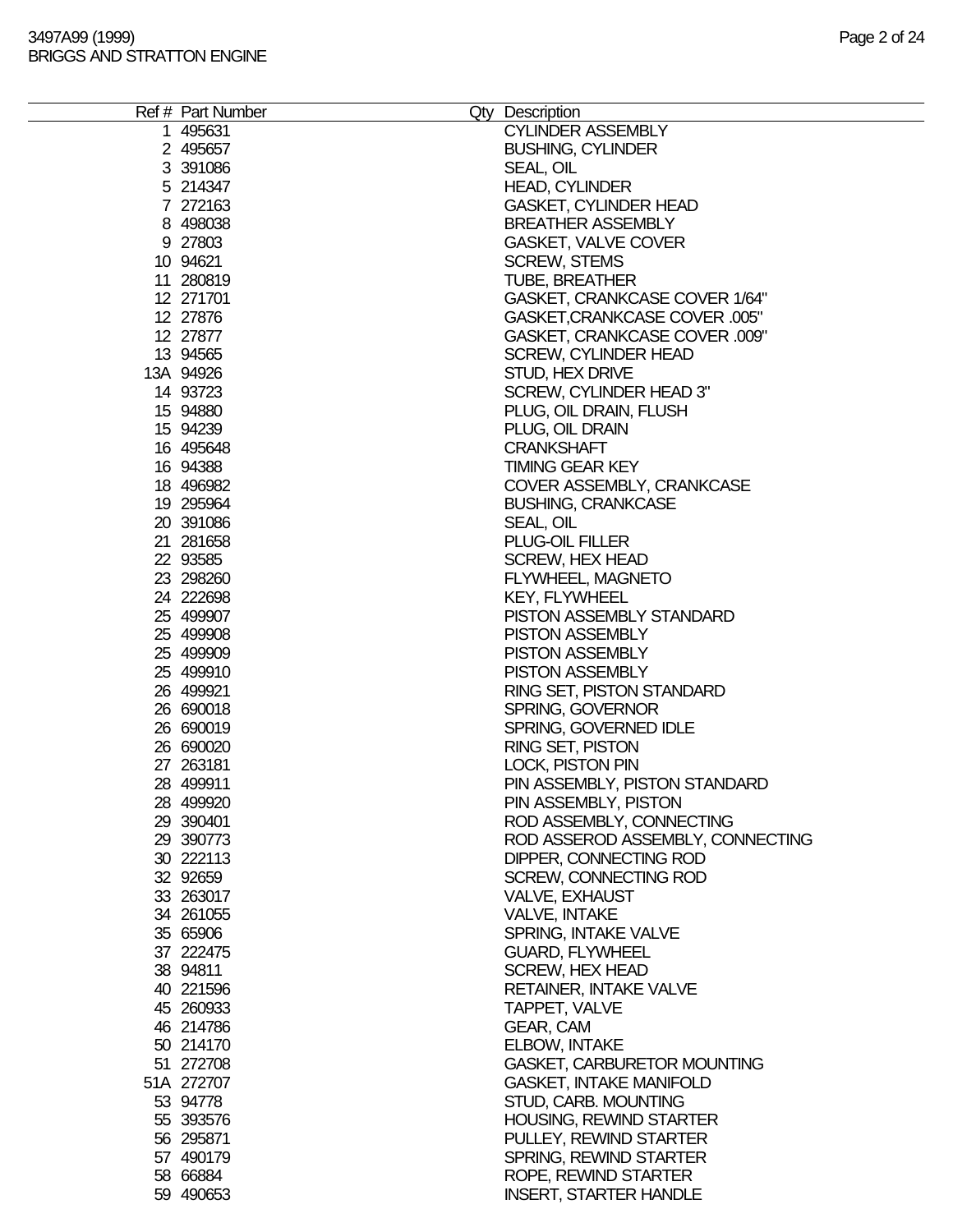| Ref # Part Number | Qty Description                        |
|-------------------|----------------------------------------|
| 60 490 652        | HANDLE, REWIND STARTER                 |
| 63 260414         | <b>SPRING, RATCHET</b>                 |
| 64 281204         | ADAPTER, RATCHET SPRING                |
| 65 94904          | <b>SCREW, SEMS</b>                     |
| 66 399671         | <b>CLUTCH ASSEMBLY, REWIND STARTER</b> |
| 67 394897         | HOUSING, STARTER CLUTCH                |
| 68 63770          | <b>BALL, CLUTCH</b>                    |
| 70 298799         | RATCHET, REWIND STARTER                |
| 71 394506         | <b>WASHER, CLUTCH RETAINER</b>         |
| 73 224874         | <b>SCREEN, REWIND STARTER</b>          |
| 74 94680          | <b>SCREW, CYLINDER SHIELD</b>          |
| 75 225136         | <b>WASHER, SPRING</b>                  |
| 75A 495659        | <b>WASHER, SET</b>                     |
| 93 281346         | <b>BUSHING, THROTTLE SHAFT</b>         |
| 95 94098          | <b>SCREW, THROTTLE</b>                 |
| 98 495800         | <b>SCREW, IDLE SPEED</b>               |
| 98A 493280        | <b>SCREW ASSY SPEED ADJ</b>            |
| 104 231789        | PIN, FLOAT HINGE                       |
| 105 231935        | VALVE, NEEDLE                          |
| 106 231856        | <b>SEAT, INLET</b>                     |
| 108 224666        | VALVE, CHOKE                           |
| 116 280203        | O-RING, FUELVALVE                      |
| 121 497581        | <b>CARBURETOR OVERHAUL KIT</b>         |
| 123 94913         | <b>SCREW, TORX HEX</b>                 |
| 125 690011        | <b>CARBURETOR</b>                      |
| 127 PARTSIMAGE    | <b>REFER TO PARTS IMAGE</b>            |
| 130 224539        | <b>VALVE, THROTTLE</b>                 |
| 131 498846        | SHAFT, THROTTLE                        |
| 133 494381        | <b>FLOAT, CARBURETOR</b>               |
| 137 281165        | <b>GASKET, FLOAT BOWL</b>              |
| 138 281164        | WASHER, FLOAT BOWL SCREW               |
| 141 497160        | <b>SHAST, CHOKE</b>                    |
| 142 690125        | NOZZLE, CARBURETOR                     |
| 142 690126        | NOZZLE, CARBURETOR                     |
| 161 497669        | <b>BASE, AIR CLEANER</b>               |
| 163 273101        | <b>GASKET, AIR CLEANER</b>             |
| 165 94692         | <b>NUTWING</b>                         |
| 186 230318        | CONNECTOR, IMPULSE PUMP                |
| 186A 493496       | ELBOW, FUEL PIPE                       |
| 187 296004        | PIPE, FUEL                             |
| 187A 497029       | LINE, FUEL                             |
| 188 94627         | SCREW, SEMS 3/4"                       |
| 200 221760        | GUIDE, AIR                             |
| 201 263051        | LINK, GOVERNOR                         |
| 202 263049        | LINK, THROTTLE                         |
| 203 497207        | LEVER, LINKAGE                         |
| 209 263212        | SPRING, GOVERNOR                       |
| 210 492044        | STRAINER, FUEL                         |
| 211 263182        | SPRING, GOVERNED IDLE                  |
| 219 497037        | <b>GEAR GOVERNOR</b>                   |
| 220 221551        | <b>WASHER THRUST</b>                   |
| 222 499103        | PLATE, GOVERNOR CONTROL                |
| 227 499096        | LEVER ASSEMBLY, GOVERNOR               |
| 230 94927         | <b>WASHER, GOVERNOR LEVER</b>          |
| 232 263020        | SPRING, LINK                           |
| 258 94929         | <b>SCREW, SELF-TAPPING</b>             |
| 265 221535        | <b>CLAMP</b>                           |
| 298 261409        | LOCKNUT, MUFFLER                       |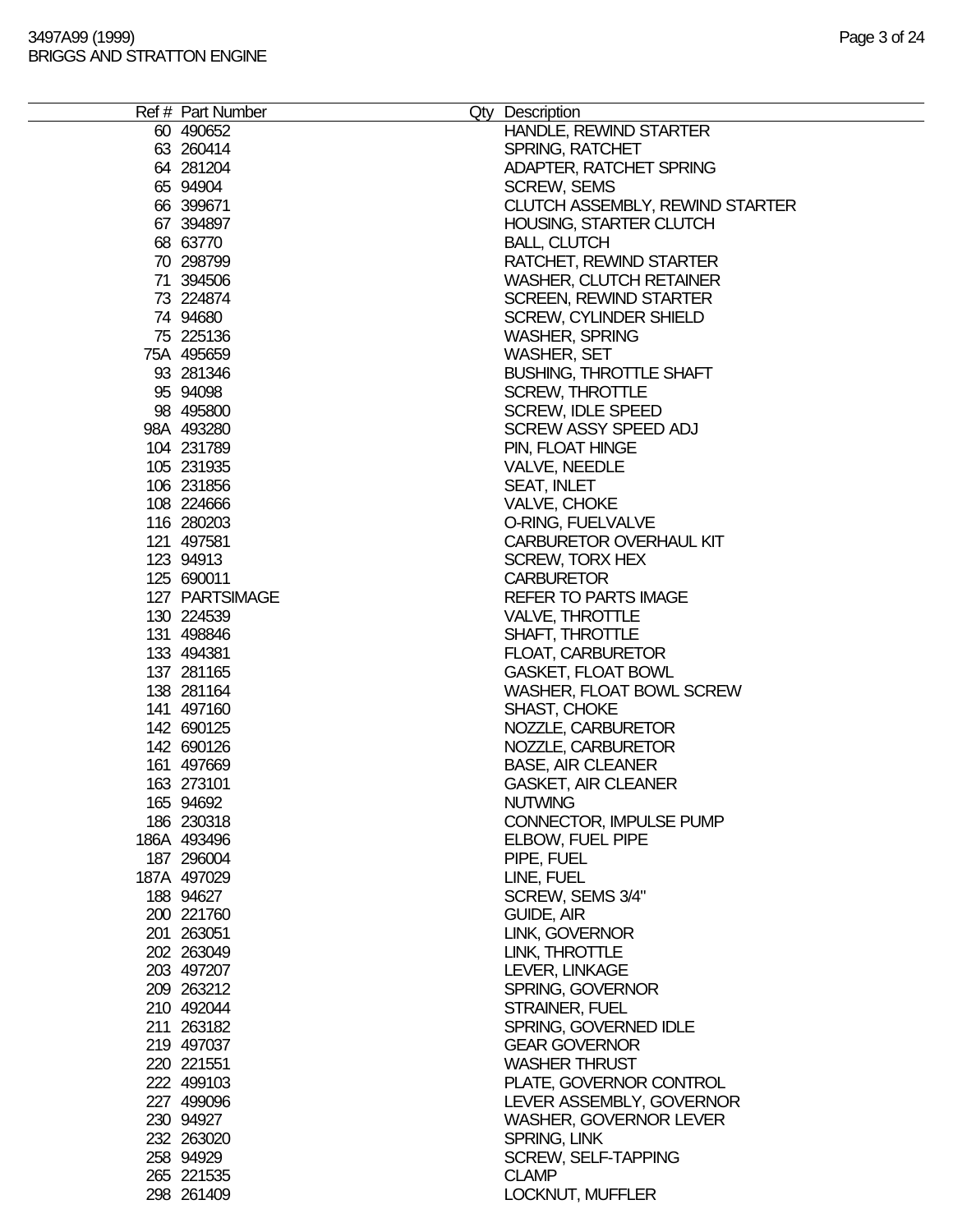|  | Ref # Part Number<br>300 496127 | Qty Description<br>MUFFLER, EXHAUST                           |  |
|--|---------------------------------|---------------------------------------------------------------|--|
|  | 304 491596                      | <b>HOUSING, BLOWER</b>                                        |  |
|  | 305 94786                       | <b>SCREW</b>                                                  |  |
|  | 306 496797                      | SHIELD, CYLINDER                                              |  |
|  | 307 94930                       | <b>SCREW</b>                                                  |  |
|  | 308 225055                      | COVER, CYLINDER HEAD                                          |  |
|  | 332 92284                       | NUT, FLYWHEEL                                                 |  |
|  | 333 398811                      | ARMATURE, MAGNETO                                             |  |
|  | 334 94731                       | <b>SCREW, SEMS</b>                                            |  |
|  | 337 496018                      | <b>SPARK PLUG</b>                                             |  |
|  | 346 94896                       | <b>SCREW, SEMS</b>                                            |  |
|  | 353 92791                       | <b>WASHERLOCK</b>                                             |  |
|  | 354 94726                       | NUT, HEX                                                      |  |
|  | 354A 90576                      | NUT, HEX                                                      |  |
|  | 356 398838                      | WIRE, GROUND                                                  |  |
|  | 356A 496868                     | <b>WIRE, GROUND</b>                                           |  |
|  | 358 497070                      | <b>GASKET SET</b>                                             |  |
|  | 363 19203                       | PULLER, FLYWHEEL                                              |  |
|  | 373 94908                       | NUT, HEX                                                      |  |
|  | 383 89838                       | <b>WRENCH SPARK PLUG</b>                                      |  |
|  | 385 94789                       | SCREW, FUEL PUMP MOUNTING                                     |  |
|  | 387 496257                      | PUMP, FUEL                                                    |  |
|  | 445 496077                      | CARTRIDGE, AIR CLEANER                                        |  |
|  | 467 280715                      | <b>KNOB, CONTROL</b>                                          |  |
|  | 507 398525                      | <b>INSULATOR ASSEMBLY</b>                                     |  |
|  | 520 93722<br>552 491893         | <b>TERMINAL, SPADE</b>                                        |  |
|  | 562 94907                       | <b>BUSHING, GOVERNOR CRANK</b><br><b>BOLT, GOVENOR LEVEL</b>  |  |
|  | 592 231978                      | NUT, HEX                                                      |  |
|  | 601 95162                       | CLAMP, FUEL LINE                                              |  |
|  | 608 390391                      | STARTER ASSEMBLY, REWIND                                      |  |
|  | 614 93306                       | COTTER, HAIR PIN                                              |  |
|  | 616 496818                      | P/N CONFLICT - CHECK WITH SUPPLIER                            |  |
|  | 621 396847                      | SWITCH, STOP                                                  |  |
|  | 623 231520                      | <b>SCREW, SHOULDER</b>                                        |  |
|  | 634 494455                      | SEAL, SPRING ASSY.                                            |  |
|  | 635 66538                       | ELBOW, SPARK PLUG                                             |  |
|  | 642 281357                      | <b>COVER, AIR CLEANER</b>                                     |  |
|  | 655 222598                      | <b>ANCHOR, SPRING</b>                                         |  |
|  | 657 94906                       | <b>SCREW</b>                                                  |  |
|  | 676 393757                      | DEFLECTOR, EXHAUST, SIDE OUTLET                               |  |
|  | 741 263025                      | <b>GEAR, TIMING</b>                                           |  |
|  | 843 280643                      | SLEEVE, LEVER                                                 |  |
|  | 851 493880                      | <b>TERMINAL, IGNITION CABLE</b>                               |  |
|  | 868 497656                      | <b>SEAL, INTAKE VALVE</b>                                     |  |
|  | 869 211661<br>871 231218        | SEAT, INTAKE AND EXHAUST VALVES<br><b>GUIDE, INTAKE VALVE</b> |  |
|  | 918 497457                      | LINE, VACUUM                                                  |  |
|  | 950 94642                       | <b>SCREW, FUEL BOWL</b>                                       |  |
|  | 956 493337                      | <b>FUEL TANK ASSEMBLY</b>                                     |  |
|  | 957 493988                      | CAP, FUEL TANK                                                |  |
|  | 958 399517                      | VALVE ASSEMBLY, FUEL SHUT-OFF                                 |  |
|  | 959 495664                      | <b>BRACKET, FUEL TANK, UPPER</b>                              |  |
|  | 960 492990                      | <b>BRACKET, FUEL TANK LOWER</b>                               |  |
|  | 961 94095                       | <b>SCREW, TANK MOUNTING</b>                                   |  |
|  | 965 94010                       | LOCKNUT, AIR CLEANER MOUNTING                                 |  |
|  | 969 94777                       | SCREW, SLOTTED HEX                                            |  |
|  | 975 494378                      | <b>BOWL ASSEMBLY, CARBURETOR</b>                              |  |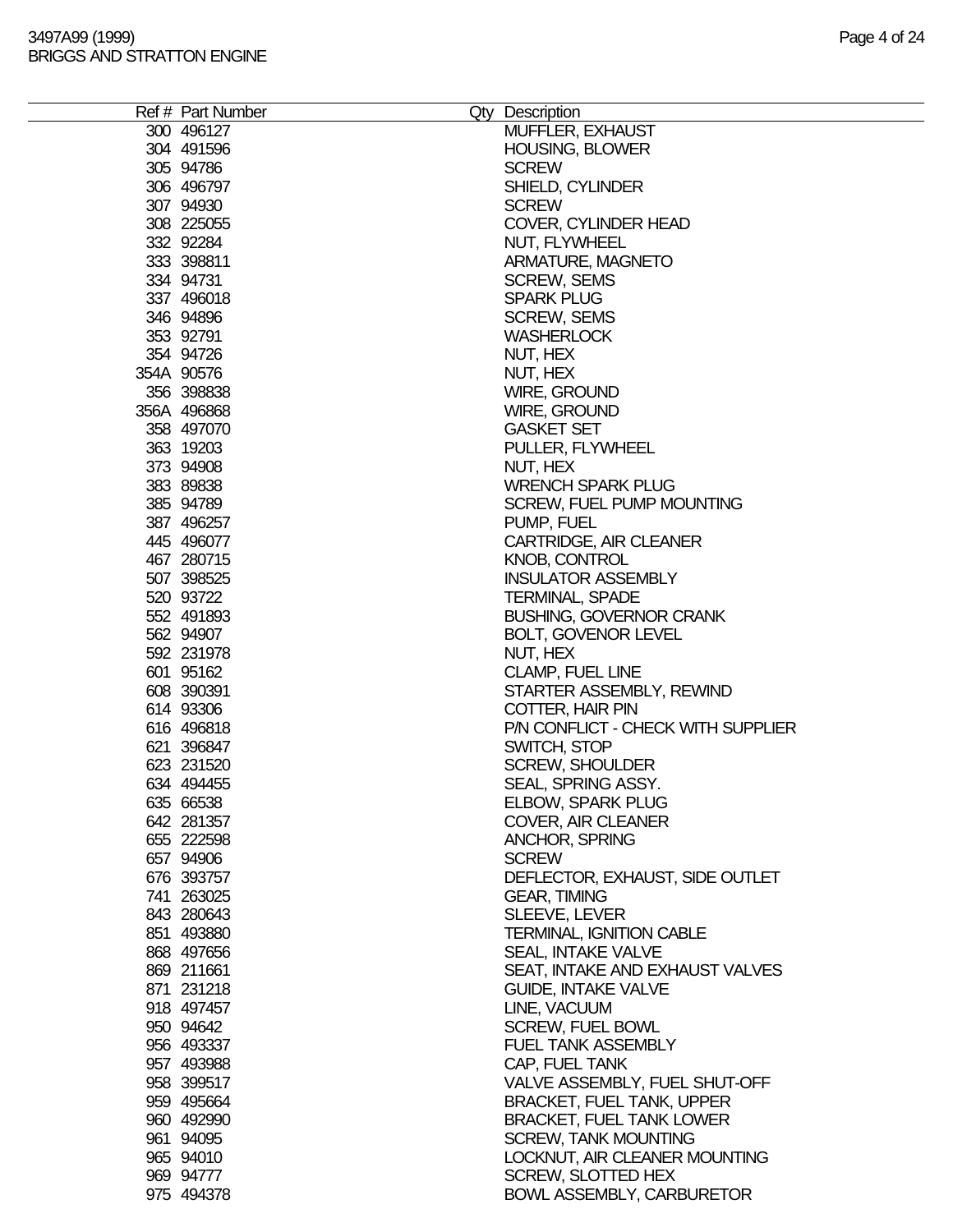| Ref # Part Number | Qtv | Description                  |
|-------------------|-----|------------------------------|
| 987 281166        |     | SEAL, THROTTLE SHAFT         |
| 1016 490817       |     | <b>SPACER</b>                |
| 1036 499354       |     | <b>LABEL KIT, EMISSION</b>   |
| 2500 192402-1015  |     | <b>REPLACEMENT ENGINE</b>    |
| 497536            |     | REPLACEMENT SHORTBLOCK       |
| 497578            |     | <b>CARBURETOR KIT</b>        |
| 497069            |     | <b>CARBURETOR GASKET SET</b> |
| 497534            |     | VALVE OVERHAUL GASKET SET    |
|                   |     |                              |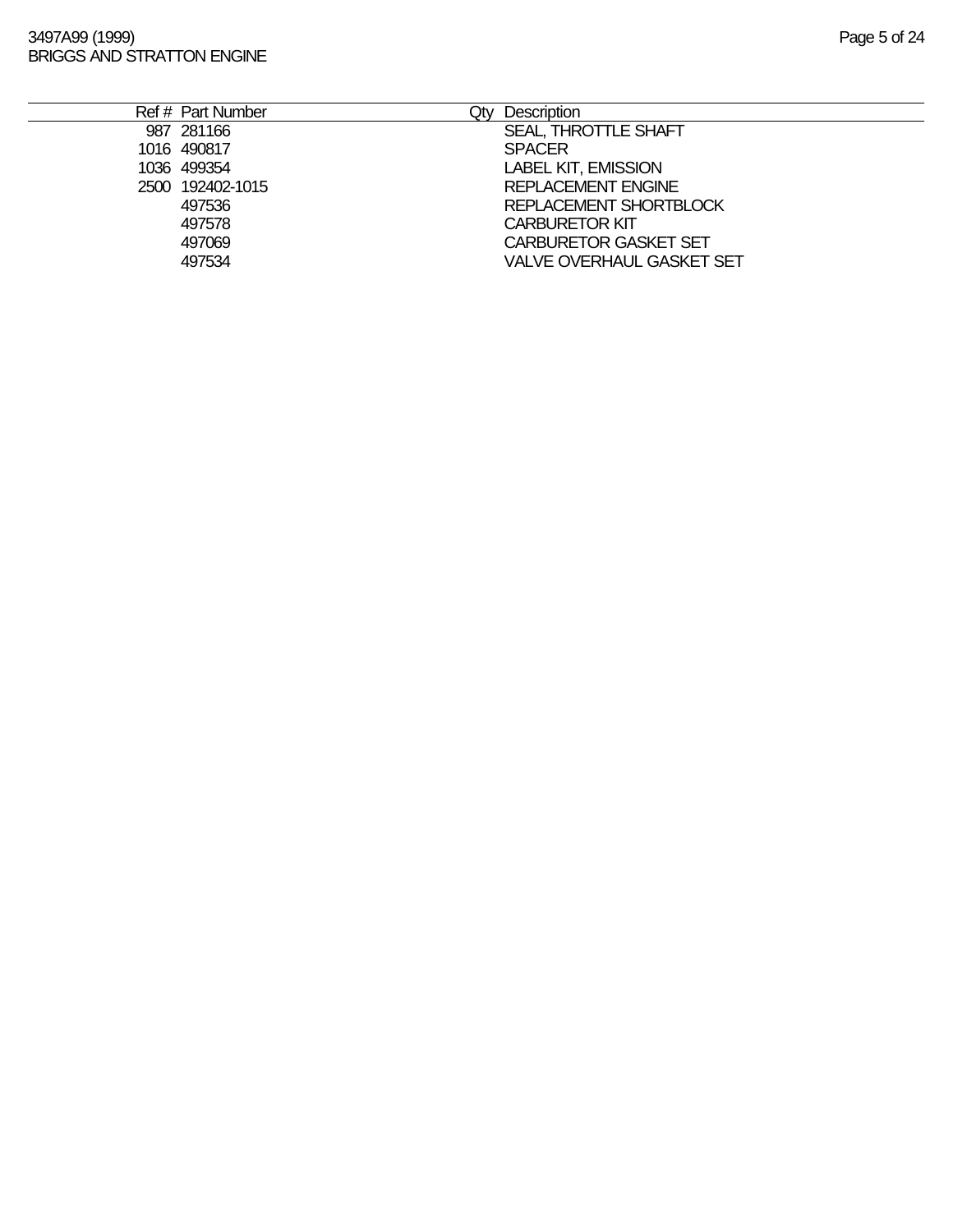# TILLER - - MODEL NUMBER AYP3497A99 ENGINE, BRIGGS & STRATTON - - MODEL NUMBER 19G402, TYPE NO. 1170-E1

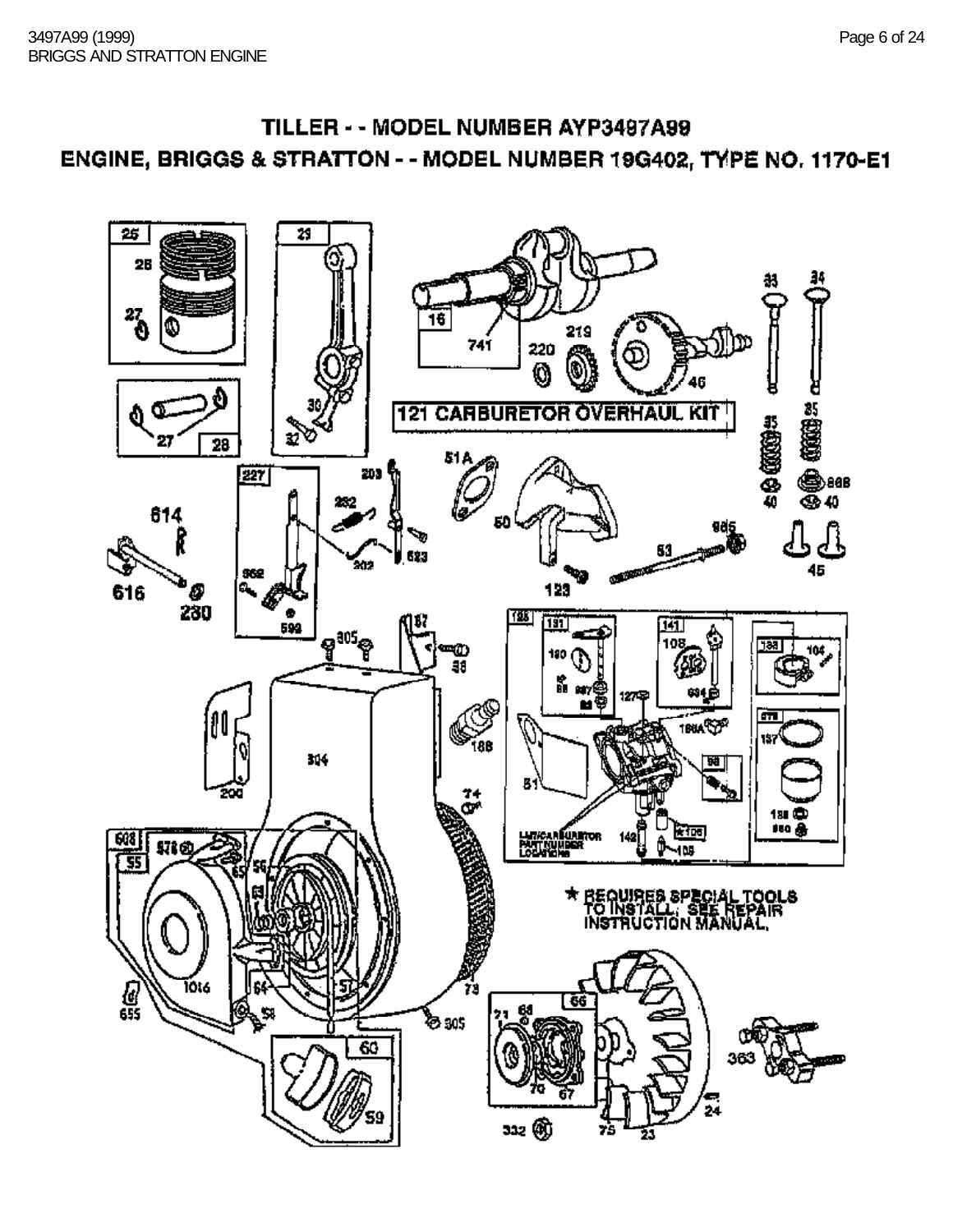| Ref # Part Number | Qty Description                    |
|-------------------|------------------------------------|
| 1 495631          | <b>CYLINDER ASSEMBLY</b>           |
| 2 495657          | <b>BUSHING, CYLINDER</b>           |
| 3 391086          | SEAL, OIL                          |
|                   |                                    |
| 5 214347          | <b>HEAD, CYLINDER</b>              |
| 7 272163          | <b>GASKET, CYLINDER HEAD</b>       |
| 8 498038          | <b>BREATHER ASSEMBLY</b>           |
| 9 27803           | <b>GASKET, VALVE COVER</b>         |
| 10 94621          | <b>SCREW, STEMS</b>                |
|                   |                                    |
| 11 280819         | <b>TUBE, BREATHER</b>              |
| 12 271701         | GASKET, CRANKCASE COVER 1/64"      |
| 12 27876          | GASKET, CRANKCASE COVER .005"      |
| 12 27877          | GASKET, CRANKCASE COVER .009"      |
| 13 94565          | <b>SCREW, CYLINDER HEAD</b>        |
|                   |                                    |
| 13A 94926         | STUD, HEX DRIVE                    |
| 14 93723          | SCREW, CYLINDER HEAD 3"            |
| 15 94880          | PLUG, OIL DRAIN, FLUSH             |
| 15 94239          | PLUG, OIL DRAIN                    |
| 16 495648         | <b>CRANKSHAFT</b>                  |
| 16 94388          | <b>TIMING GEAR KEY</b>             |
|                   |                                    |
| 18 49 6982        | COVER ASSEMBLY, CRANKCASE          |
| 19 295964         | <b>BUSHING, CRANKCASE</b>          |
| 20 391086         | SEAL, OIL                          |
| 21 281658         | <b>PLUG-OIL FILLER</b>             |
| 22 93585          | <b>SCREW, HEX HEAD</b>             |
|                   |                                    |
| 23 298260         | FLYWHEEL, MAGNETO                  |
| 24 222698         | <b>KEY, FLYWHEEL</b>               |
| 25 499907         | PISTON ASSEMBLY STANDARD           |
| 25 499908         | <b>PISTON ASSEMBLY</b>             |
| 25 499909         | <b>PISTON ASSEMBLY</b>             |
|                   |                                    |
| 25 499910         | <b>PISTON ASSEMBLY</b>             |
| 26 499921         | RING SET, PISTON STANDARD          |
| 26 690018         | <b>SPRING, GOVERNOR</b>            |
| 26 690019         | SPRING, GOVERNED IDLE              |
| 26 690020         | <b>RING SET, PISTON</b>            |
|                   |                                    |
| 27 263181         | <b>LOCK, PISTON PIN</b>            |
| 28 499911         | PIN ASSEMBLY, PISTON STANDARD      |
| 28 499920         | PIN ASSEMBLY, PISTON               |
| 29 390401         | ROD ASSEMBLY, CONNECTING           |
| 29 390773         | ROD ASSEROD ASSEMBLY, CONNECTING   |
| 30 222113         | DIPPER, CONNECTING ROD             |
|                   |                                    |
| 32 92659          | SCREW, CONNECTING ROD              |
| 33 263017         | <b>VALVE, EXHAUST</b>              |
| 34 261055         | <b>VALVE, INTAKE</b>               |
| 35 65906          | SPRING, INTAKE VALVE               |
| 37 222475         | <b>GUARD, FLYWHEEL</b>             |
|                   |                                    |
| 38 94811          | <b>SCREW, HEX HEAD</b>             |
| 40 221596         | RETAINER, INTAKE VALVE             |
| 45 260933         | TAPPET, VALVE                      |
| 46 214786         | GEAR, CAM                          |
| 50 214170         | <b>ELBOW, INTAKE</b>               |
| 51 272708         |                                    |
|                   | <b>GASKET, CARBURETOR MOUNTING</b> |
| 51A 272707        | <b>GASKET, INTAKE MANIFOLD</b>     |
| 53 94778          | STUD, CARB. MOUNTING               |
| 55 393576         | <b>HOUSING, REWIND STARTER</b>     |
| 56 295871         | PULLEY, REWIND STARTER             |
| 57 490179         | SPRING, REWIND STARTER             |
|                   |                                    |
| 58 66884          | ROPE, REWIND STARTER               |
| 59 490653         | <b>INSERT, STARTER HANDLE</b>      |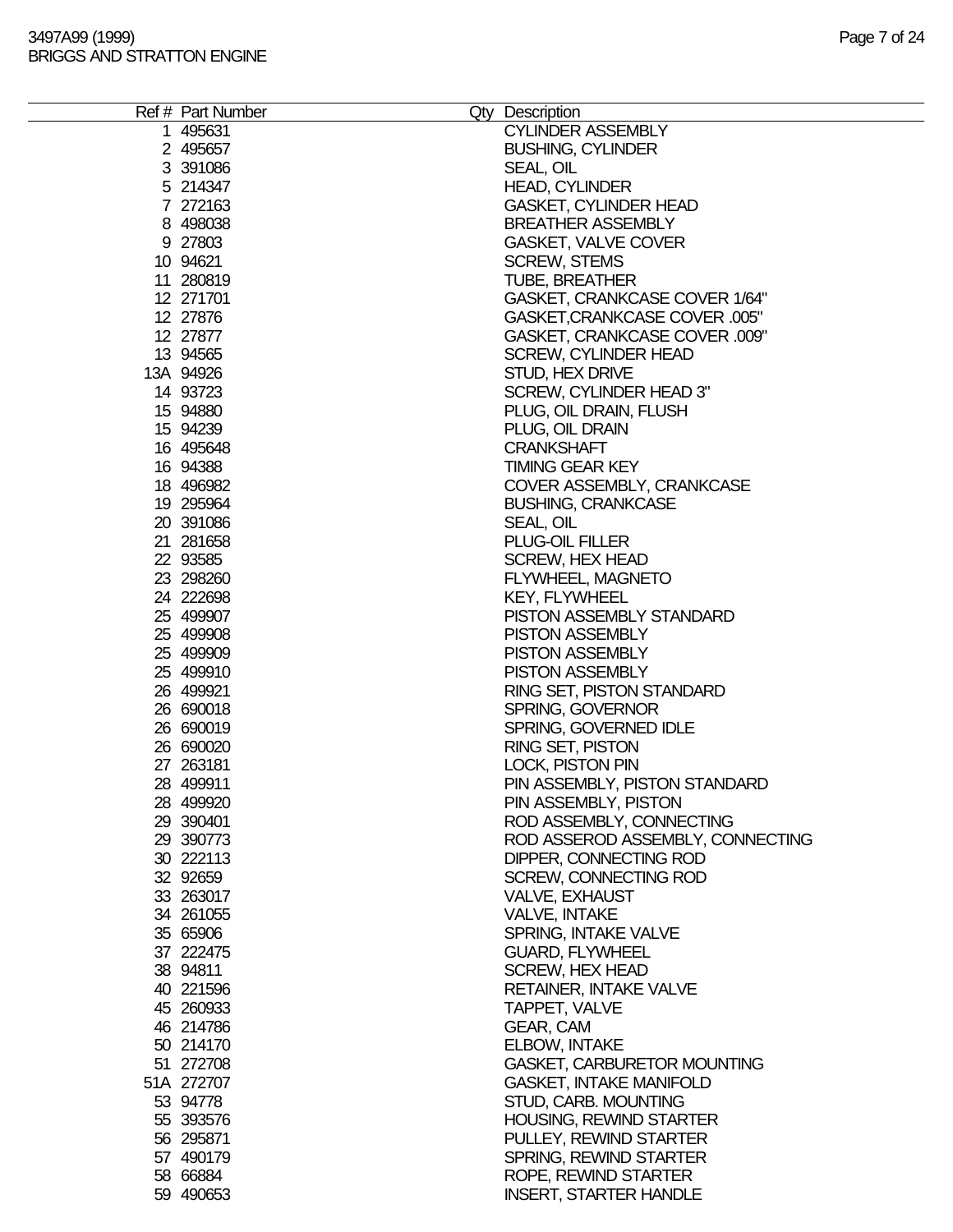| Ref # Part Number | Qty Description                        |
|-------------------|----------------------------------------|
| 60 490 652        | HANDLE, REWIND STARTER                 |
| 63 260414         | <b>SPRING, RATCHET</b>                 |
| 64 281204         | ADAPTER, RATCHET SPRING                |
| 65 94904          | <b>SCREW, SEMS</b>                     |
| 66 399671         | <b>CLUTCH ASSEMBLY, REWIND STARTER</b> |
| 67 394897         | HOUSING, STARTER CLUTCH                |
| 68 63770          | <b>BALL, CLUTCH</b>                    |
| 70 298799         | RATCHET, REWIND STARTER                |
| 71 394506         | <b>WASHER, CLUTCH RETAINER</b>         |
| 73 224874         | <b>SCREEN, REWIND STARTER</b>          |
| 74 94680          | <b>SCREW, CYLINDER SHIELD</b>          |
| 75 225136         | <b>WASHER, SPRING</b>                  |
| 75A 495659        | <b>WASHER, SET</b>                     |
| 93 281346         | <b>BUSHING, THROTTLE SHAFT</b>         |
| 95 94098          | <b>SCREW, THROTTLE</b>                 |
| 98 495800         | <b>SCREW, IDLE SPEED</b>               |
| 98A 493280        | <b>SCREW ASSY SPEED ADJ</b>            |
| 104 231789        | PIN, FLOAT HINGE                       |
| 105 231935        | VALVE, NEEDLE                          |
| 106 231856        | <b>SEAT, INLET</b>                     |
| 108 224666        | VALVE, CHOKE                           |
| 116 280203        | O-RING, FUELVALVE                      |
| 121 497581        | <b>CARBURETOR OVERHAUL KIT</b>         |
| 123 94913         | <b>SCREW, TORX HEX</b>                 |
| 125 690011        | <b>CARBURETOR</b>                      |
| 127 PARTSIMAGE    | <b>REFER TO PARTS IMAGE</b>            |
| 130 224539        | <b>VALVE, THROTTLE</b>                 |
| 131 498846        | SHAFT, THROTTLE                        |
| 133 494381        | <b>FLOAT, CARBURETOR</b>               |
| 137 281165        | <b>GASKET, FLOAT BOWL</b>              |
| 138 281164        | WASHER, FLOAT BOWL SCREW               |
| 141 497160        | <b>SHAST, CHOKE</b>                    |
| 142 690125        | NOZZLE, CARBURETOR                     |
| 142 690126        | NOZZLE, CARBURETOR                     |
| 161 497669        | <b>BASE, AIR CLEANER</b>               |
| 163 273101        | <b>GASKET, AIR CLEANER</b>             |
| 165 94692         | <b>NUTWING</b>                         |
| 186 230318        | CONNECTOR, IMPULSE PUMP                |
| 186A 493496       | ELBOW, FUEL PIPE                       |
| 187 296004        | PIPE, FUEL                             |
| 187A 497029       | LINE, FUEL                             |
| 188 94627         | SCREW, SEMS 3/4"                       |
| 200 221760        | GUIDE, AIR                             |
| 201 263051        | LINK, GOVERNOR                         |
| 202 263049        | LINK, THROTTLE                         |
| 203 497207        | LEVER, LINKAGE                         |
| 209 263212        | SPRING, GOVERNOR                       |
| 210 492044        | STRAINER, FUEL                         |
| 211 263182        | SPRING, GOVERNED IDLE                  |
| 219 497037        | <b>GEAR GOVERNOR</b>                   |
| 220 221551        | <b>WASHER THRUST</b>                   |
| 222 499103        | PLATE, GOVERNOR CONTROL                |
| 227 499096        | LEVER ASSEMBLY, GOVERNOR               |
| 230 94927         | <b>WASHER, GOVERNOR LEVER</b>          |
| 232 263020        | SPRING, LINK                           |
| 258 94929         | <b>SCREW, SELF-TAPPING</b>             |
| 265 221535        | <b>CLAMP</b>                           |
| 298 261409        | LOCKNUT, MUFFLER                       |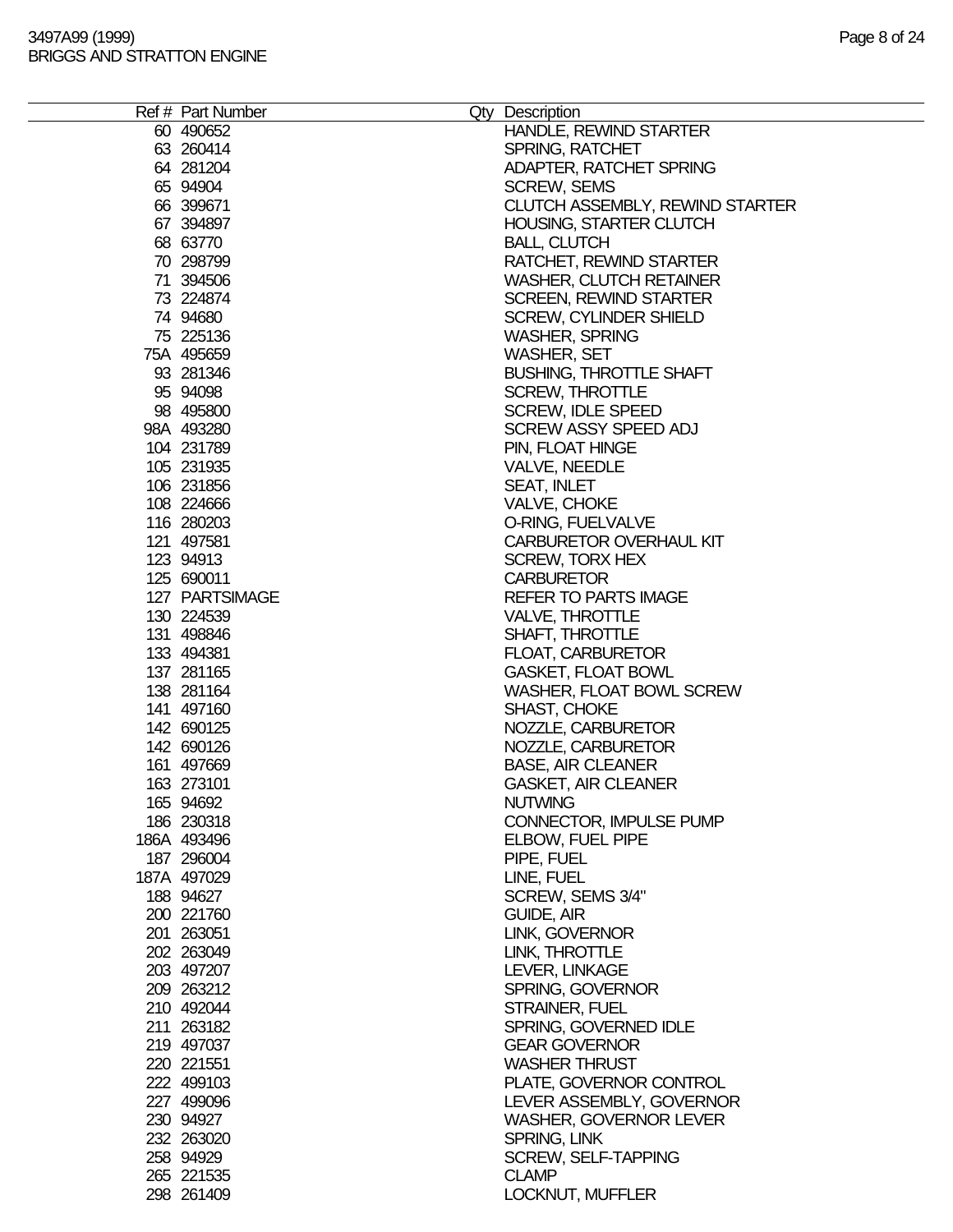| Ref # Part Number        | Qty Description                            |
|--------------------------|--------------------------------------------|
| 300 496127               | MUFFLER, EXHAUST                           |
| 304 491596               | <b>HOUSING, BLOWER</b>                     |
| 305 94786                | <b>SCREW</b>                               |
| 306 496797               | SHIELD, CYLINDER                           |
| 307 94930                | <b>SCREW</b>                               |
| 308 225055               | COVER, CYLINDER HEAD                       |
| 332 92284                | NUT, FLYWHEEL                              |
| 333 398811               | ARMATURE, MAGNETO                          |
| 334 94731                | <b>SCREW, SEMS</b>                         |
| 337 496018               | <b>SPARK PLUG</b>                          |
| 346 94896                | <b>SCREW, SEMS</b>                         |
| 353 92791                | <b>WASHERLOCK</b>                          |
| 354 94726                | NUT, HEX                                   |
| 354A 90576               | NUT, HEX                                   |
| 356 398838               | WIRE, GROUND                               |
| 356A 496868              | WIRE, GROUND                               |
| 358 497070               | <b>GASKET SET</b>                          |
| 363 19203                | PULLER, FLYWHEEL                           |
| 373 94908                | NUT, HEX                                   |
| 383 89838                | <b>WRENCH SPARK PLUG</b>                   |
| 385 94789                | SCREW, FUEL PUMP MOUNTING                  |
| 387 496257               | PUMP, FUEL                                 |
| 445 496077<br>467 280715 | CARTRIDGE, AIR CLEANER                     |
| 507 398525               | KNOB, CONTROL<br><b>INSULATOR ASSEMBLY</b> |
| 520 93722                | <b>TERMINAL, SPADE</b>                     |
| 552 491893               | <b>BUSHING, GOVERNOR CRANK</b>             |
| 562 94907                | <b>BOLT, GOVENOR LEVEL</b>                 |
| 592 231978               | NUT, HEX                                   |
| 601 95162                | <b>CLAMP, FUEL LINE</b>                    |
| 608 390391               | STARTER ASSEMBLY, REWIND                   |
| 614 93306                | COTTER, HAIR PIN                           |
| 616 496818               | P/N CONFLICT - CHECK WITH SUPPLIER         |
| 621 396847               | SWITCH, STOP                               |
| 623 231520               | <b>SCREW, SHOULDER</b>                     |
| 634 494455               | SEAL, SPRING ASSY.                         |
| 635 66538                | ELBOW, SPARK PLUG                          |
| 642 281357               | COVER, AIR CLEANER                         |
| 655 222598               | <b>ANCHOR, SPRING</b>                      |
| 657 94906                | <b>SCREW</b>                               |
| 676 393757               | DEFLECTOR, EXHAUST, SIDE OUTLET            |
| 741 263025<br>843 280643 | <b>GEAR, TIMING</b><br>SLEEVE, LEVER       |
| 851 493880               | <b>TERMINAL, IGNITION CABLE</b>            |
| 868 497656               | <b>SEAL, INTAKE VALVE</b>                  |
| 869 211661               | SEAT, INTAKE AND EXHAUST VALVES            |
| 871 231218               | <b>GUIDE, INTAKE VALVE</b>                 |
| 918 497457               | LINE, VACUUM                               |
| 950 94642                | <b>SCREW, FUEL BOWL</b>                    |
| 956 493337               | <b>FUEL TANK ASSEMBLY</b>                  |
| 957 493988               | CAP, FUEL TANK                             |
| 958 399517               | VALVE ASSEMBLY, FUEL SHUT-OFF              |
| 959 495664               | <b>BRACKET, FUEL TANK, UPPER</b>           |
| 960 492990               | <b>BRACKET, FUEL TANK LOWER</b>            |
| 961 94095                | <b>SCREW, TANK MOUNTING</b>                |
| 965 94010                | LOCKNUT, AIR CLEANER MOUNTING              |
| 969 94777                | <b>SCREW, SLOTTED HEX</b>                  |
| 975 494378               | <b>BOWL ASSEMBLY, CARBURETOR</b>           |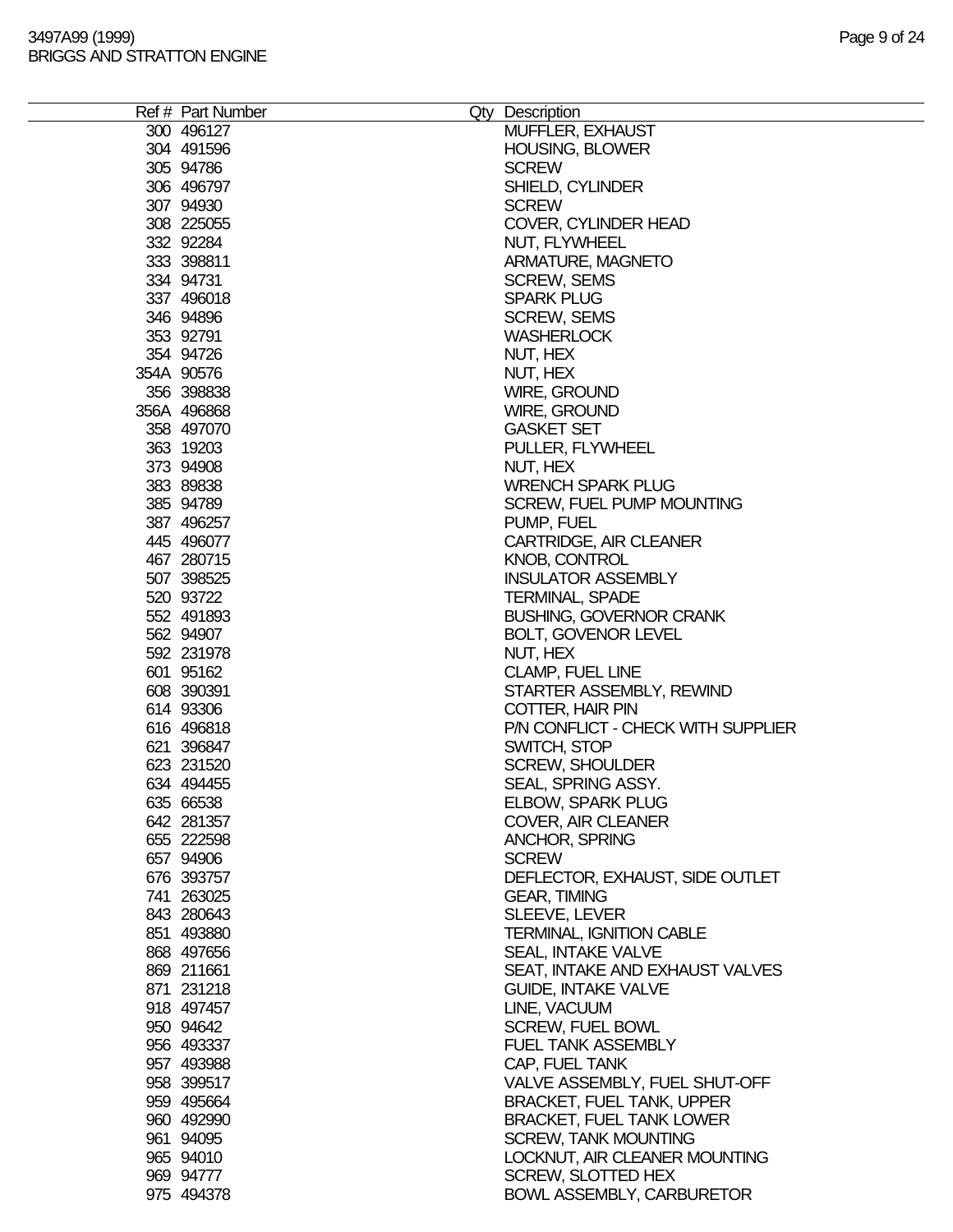| Ref # Part Number | Qtv | Description                      |
|-------------------|-----|----------------------------------|
| 987 281166        |     | SEAL, THROTTLE SHAFT             |
| 1016 490817       |     | <b>SPACER</b>                    |
| 1036 499354       |     | <b>LABEL KIT, EMISSION</b>       |
| 2500 192402-1015  |     | <b>REPLACEMENT ENGINE</b>        |
| 497536            |     | REPLACEMENT SHORTBLOCK           |
| 497578            |     | <b>CARBURETOR KIT</b>            |
| 497069            |     | <b>CARBURETOR GASKET SET</b>     |
| 497534            |     | <b>VALVE OVERHAUL GASKET SET</b> |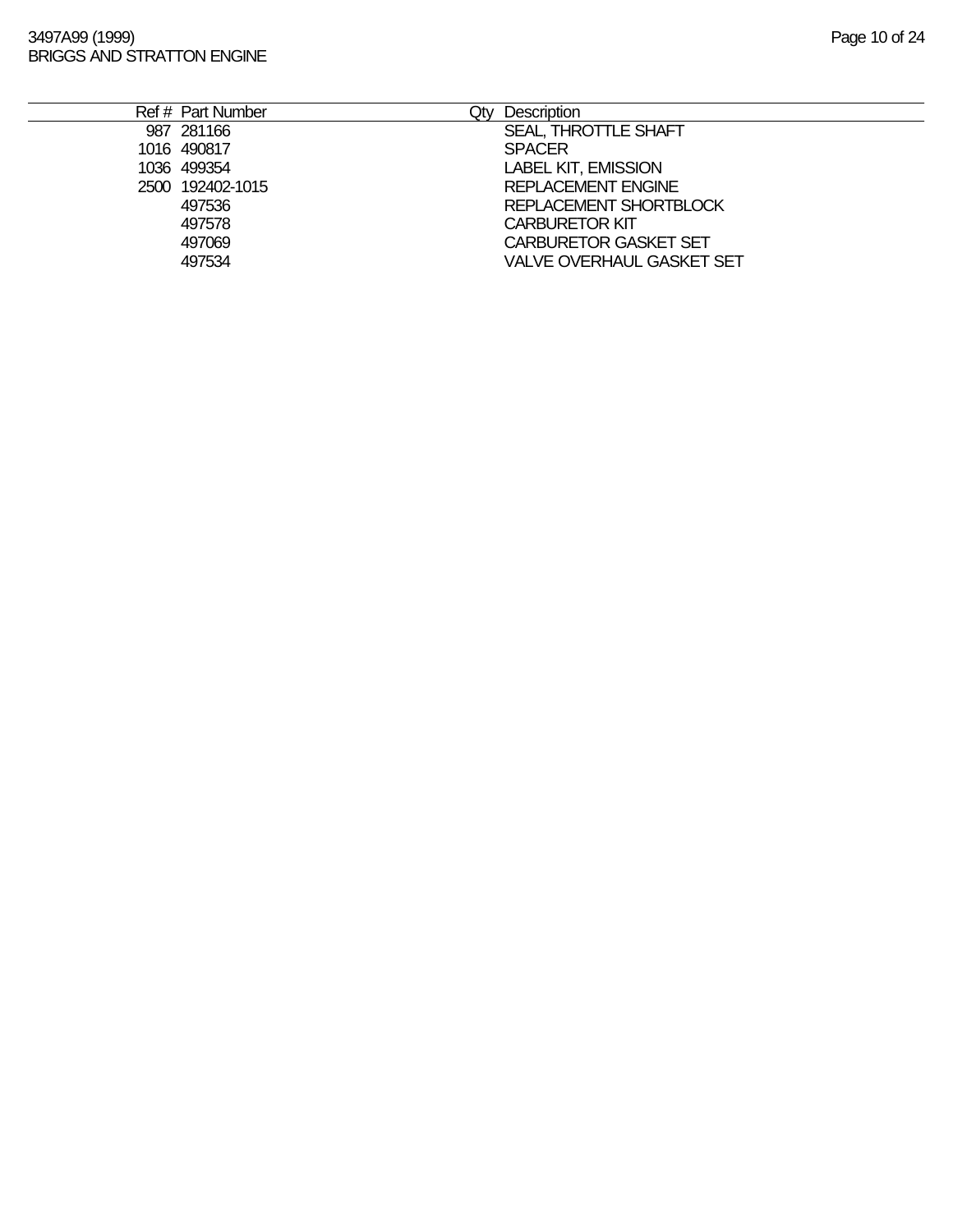3497A99 (1999) Page 11 of 24 DECALS

# TILLER - - MODEL NUMBER AYP3497A99

**DECALS** 

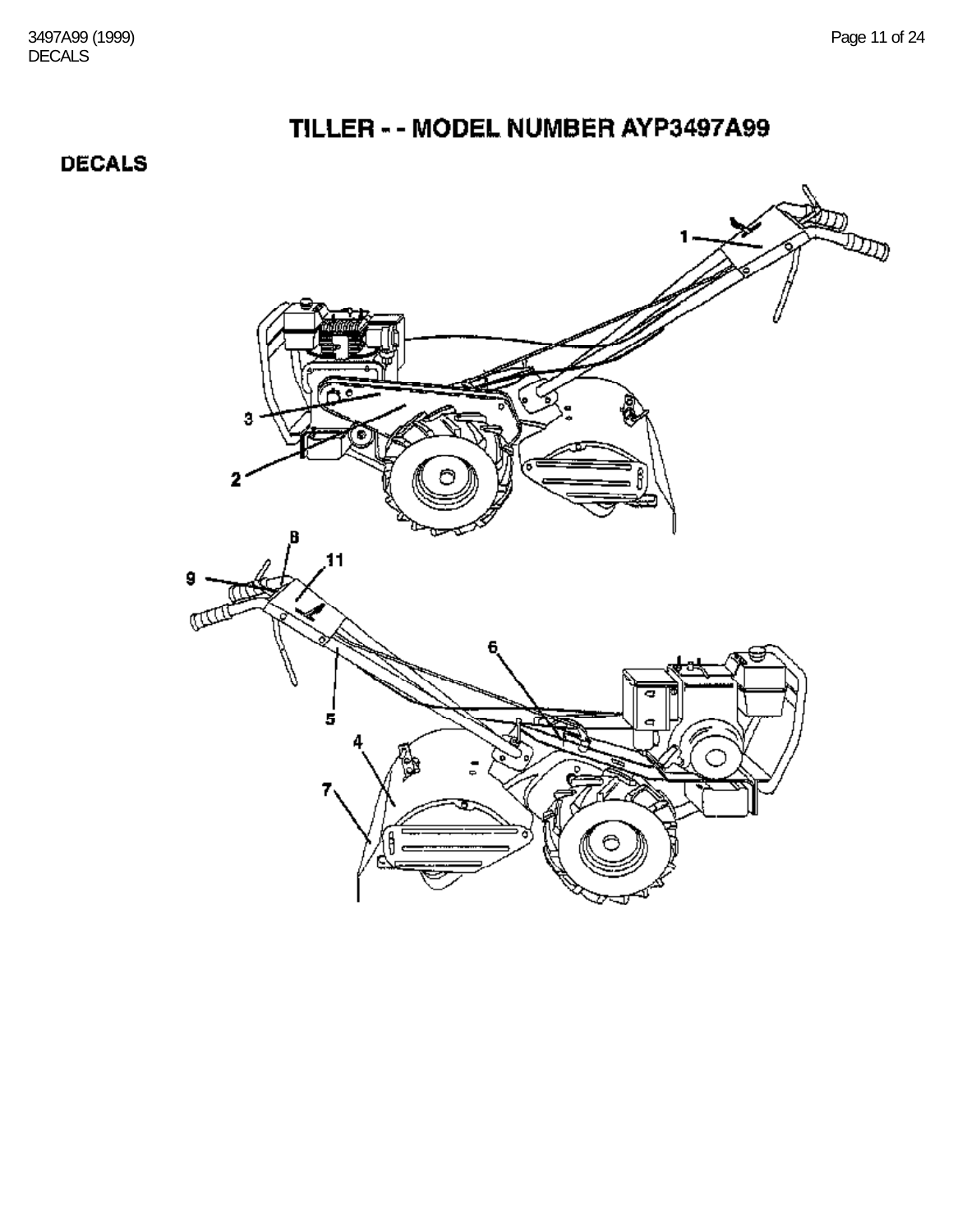3497A99 (1999) Page 12 of 24 DECALS

|    | Ref # Part Number | Qty | Description        |
|----|-------------------|-----|--------------------|
|    | 1 162727          |     | DECAL, LOGO        |
|    | 2 129212          |     | <b>NLA</b>         |
|    | 3 146372          |     | DECAL.GUARD.BLT.W  |
|    | 4 127521          |     | <b>NLA</b>         |
|    | 5 120431X         |     | <b>DECAL TI</b>    |
|    | 6 138546          |     | DECAL.SHIFT.IND.   |
|    | 7 120075X         |     | <b>DECAL TI</b>    |
|    | 8 110655X         |     | <b>NLA</b>         |
|    | 9 162215          |     | DECAL.TINE.SHIELD  |
| 11 | 156200            |     | DECAL PANEL 8 HP   |
|    | 167701            |     | MANUAL.O.3497A99.E |
|    |                   |     |                    |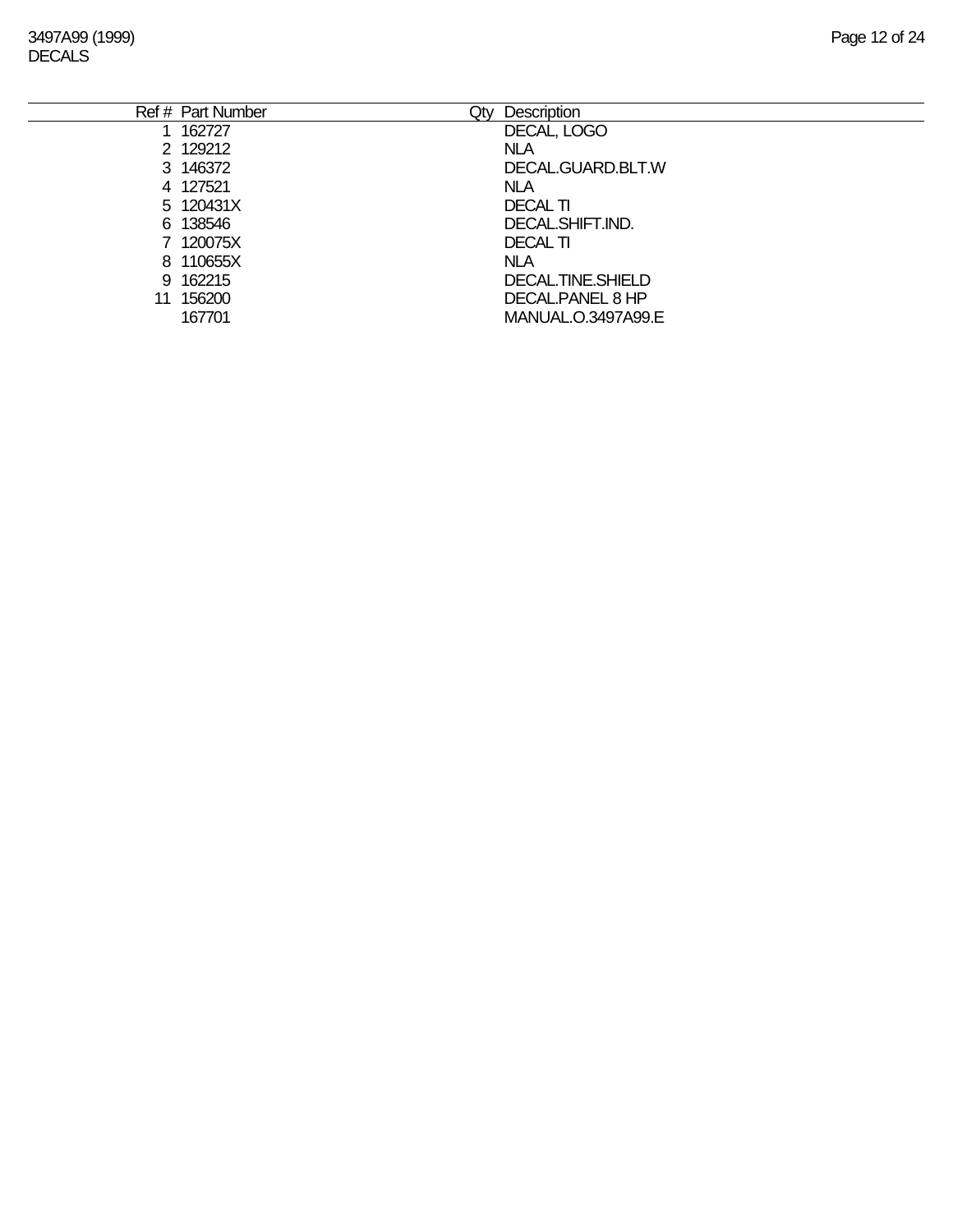#### **HANDLE ASSEMBLY**

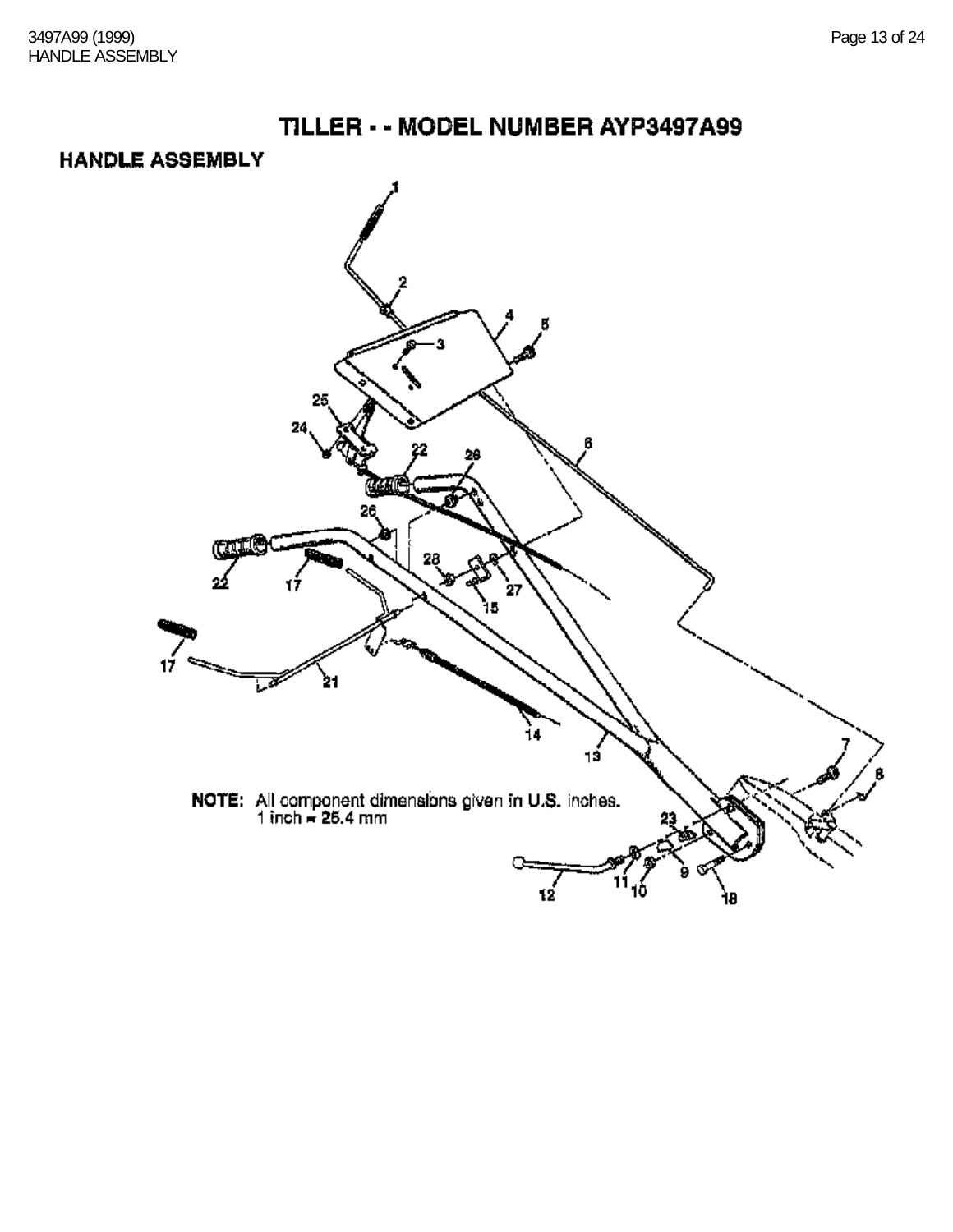|    | Ref # Part Number | Qty Description          |
|----|-------------------|--------------------------|
|    | 1 8389J           | <b>GRIP TI</b>           |
|    | 2 121248X         | <b>BUSHING</b>           |
|    | 3 71191008        | SCREW.PNHD.10-24         |
|    | 4 126949X418      | <b>BRKT. HANDLE</b>      |
|    | 5 72110514        | <b>BOLT CARRIAGE CRT</b> |
|    | 6 108281X         | <b>ROD SHIFT CRT</b>     |
|    | 7 72110608        | <b>BOLT D</b>            |
|    | 8 4497H           | <b>RETAINER M</b>        |
|    | 9 109229X         | LOCK CRT                 |
|    | 10 73930600       | <b>LOCKNUT</b>           |
|    | 11 19131611       | <b>WASHER CRT</b>        |
|    | 12 109228X        | LEVER LOCK CRT           |
|    | 13 150217         | <b>HANDLE</b>            |
|    | 14 146924         | CABLE.CLUTCH.Z-BE        |
|    | 15 145821         | BRACKET.CLUTCH.CA        |
|    | 17 102604X        | <b>GRIP BAR CRT</b>      |
|    | 18 150696         | <b>BOLT PIVOT</b>        |
|    | 21 159227         | <b>BAR CONTROL</b>       |
|    | 22 150744         | "GRIP, HANDLE"           |
|    | 23 138283         | LOCK.HANDLE              |
|    | 24 73731000       | <b>NUT</b>               |
|    | 25 138305         | CONTROLTHROTTLE          |
|    | 26 146480         | <b>GROMMET.HANDLE.V-</b> |
| 27 | 10040500          | <b>LOCKWASHER</b>        |
|    | 28 73800500       | <b>NUT</b>               |
|    |                   |                          |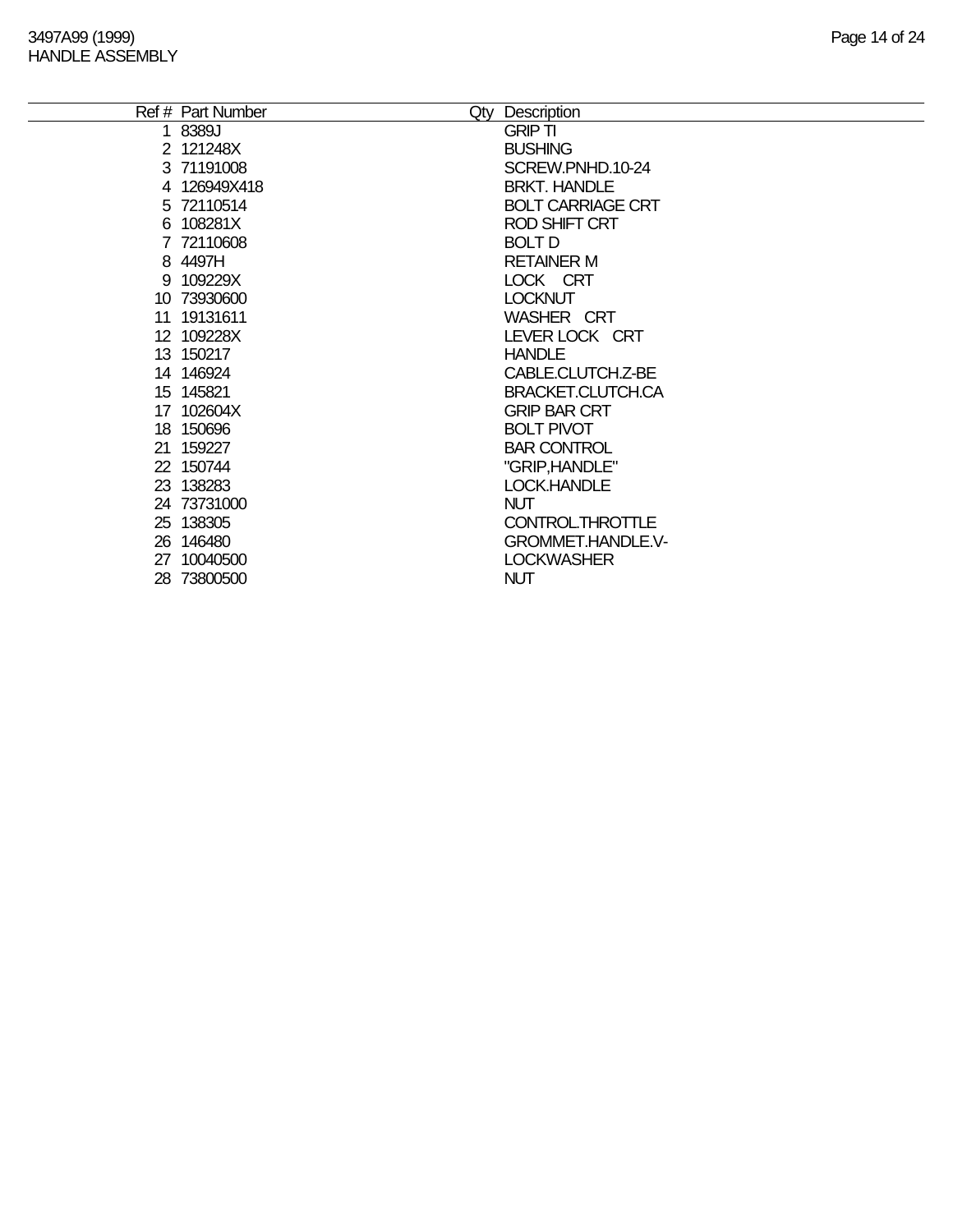#### MAINFRAME, LEFT SIDE

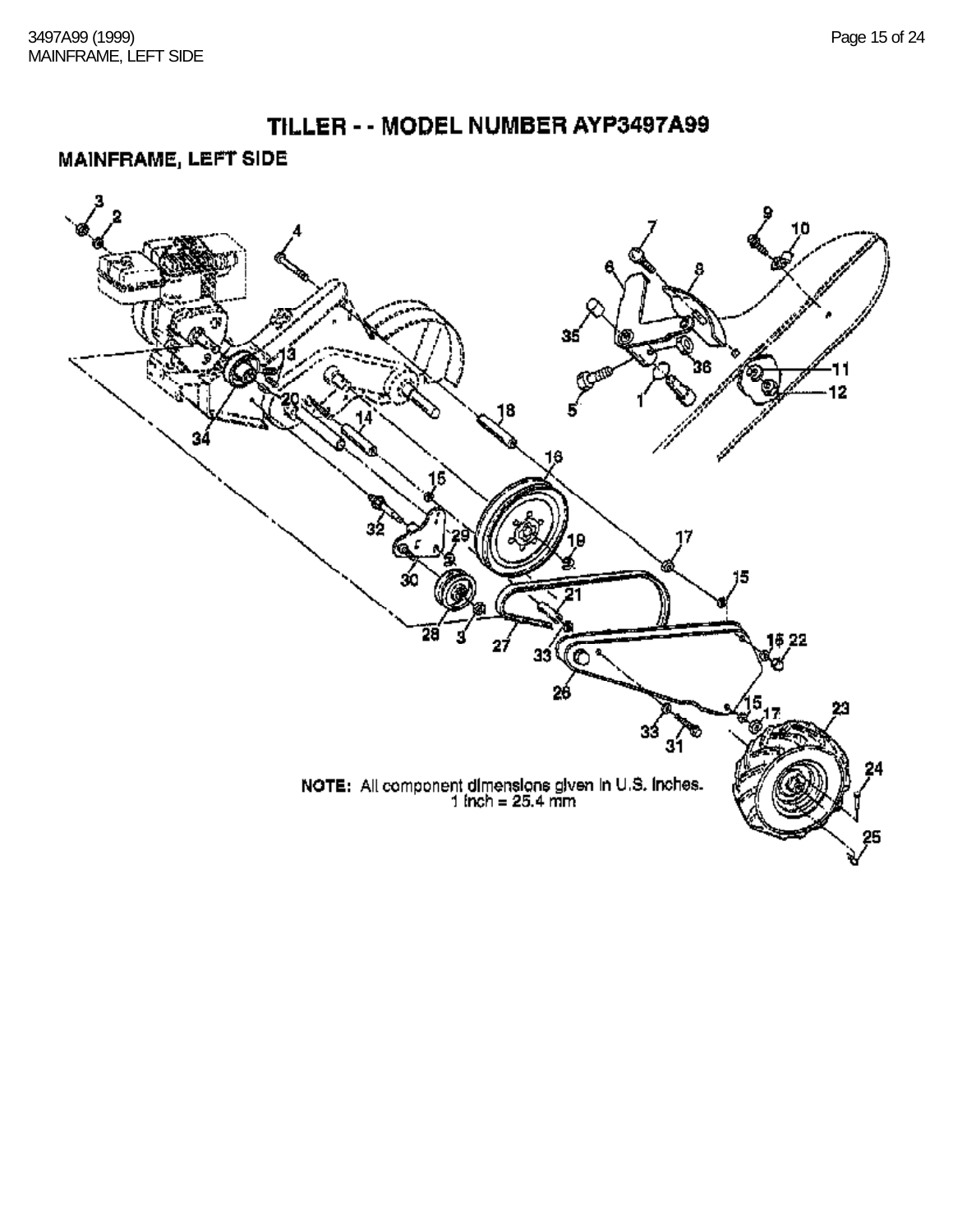| Ref # Part Number | Qty Description          |
|-------------------|--------------------------|
| 1 106160X         | O-RING TI                |
| 2 10040600        | <b>LOCKWASHER</b>        |
| 3 73220600        | NUT.HEX.3/8-16UNC        |
| 4 74930572        | <b>BOLT TI</b>           |
| 5 154734          | "SCREW-LEVER, SHI"       |
| 6 110111X         | <b>LEVER ASM CRT</b>     |
| 7 72110404        | <b>BOLT</b>              |
| 8 8700J           | <b>PANEL TI</b>          |
| 9 86777           | SUB=750097               |
| 10 9484R          | CONDIUT CLIP T           |
| 11 10040400       | <b>LOCKWASHER</b>        |
| 12 73220400       | SUB=50675                |
| 13 23230506       | <b>SET SCREW</b>         |
| 14 8382J          | <b>SPACER TI</b>         |
| 15 19111116       | <b>WASHER</b>            |
| 16 145102         | SHEAVE.TRANS.            |
| 17 73220500       | NUT.HEX.5/16-18          |
| 18 8381J          | <b>SPACER TI</b>         |
| 19 12000028       | <b>SUB=2267J</b>         |
| 20 4914H          | <b>KEY TI</b>            |
| 21 139155         | SPACER.SPLIT             |
| 22 104214X        | NUT TI                   |
| 23 5015J          | <b>TIRE TI</b>           |
| 23 138417         | RIM.16X4X8.WHT           |
| 23 795R           | SUB= 65139               |
| 24 4929H          | RIVET.PAN HD.1.75        |
| 25 4921H          | SPRING.RETAINER          |
| 26 102818X418     | <b>GUARD.BELT.GREY</b>   |
| 27 138399         | <b>BELT.DRIVE</b>        |
| 28 104679X        | PULLEY-IDLER TI          |
| 29 12000032       | <b>KLIP RING</b>         |
| 30 159229         | <b>BRACKET ASM IDLER</b> |
| 31 74770844       | BOLT1/2-20UNF2.75        |
| 32 139401         | SHAFT.IDLER              |
| 33 19171616       | <b>WASHER</b>            |
| 34 4368J          | SHEAVE CRT               |
| 35 140062         | <b>CAP PLUNGER BLACK</b> |
| 36 69180          | <b>LOCKNUT</b>           |
|                   |                          |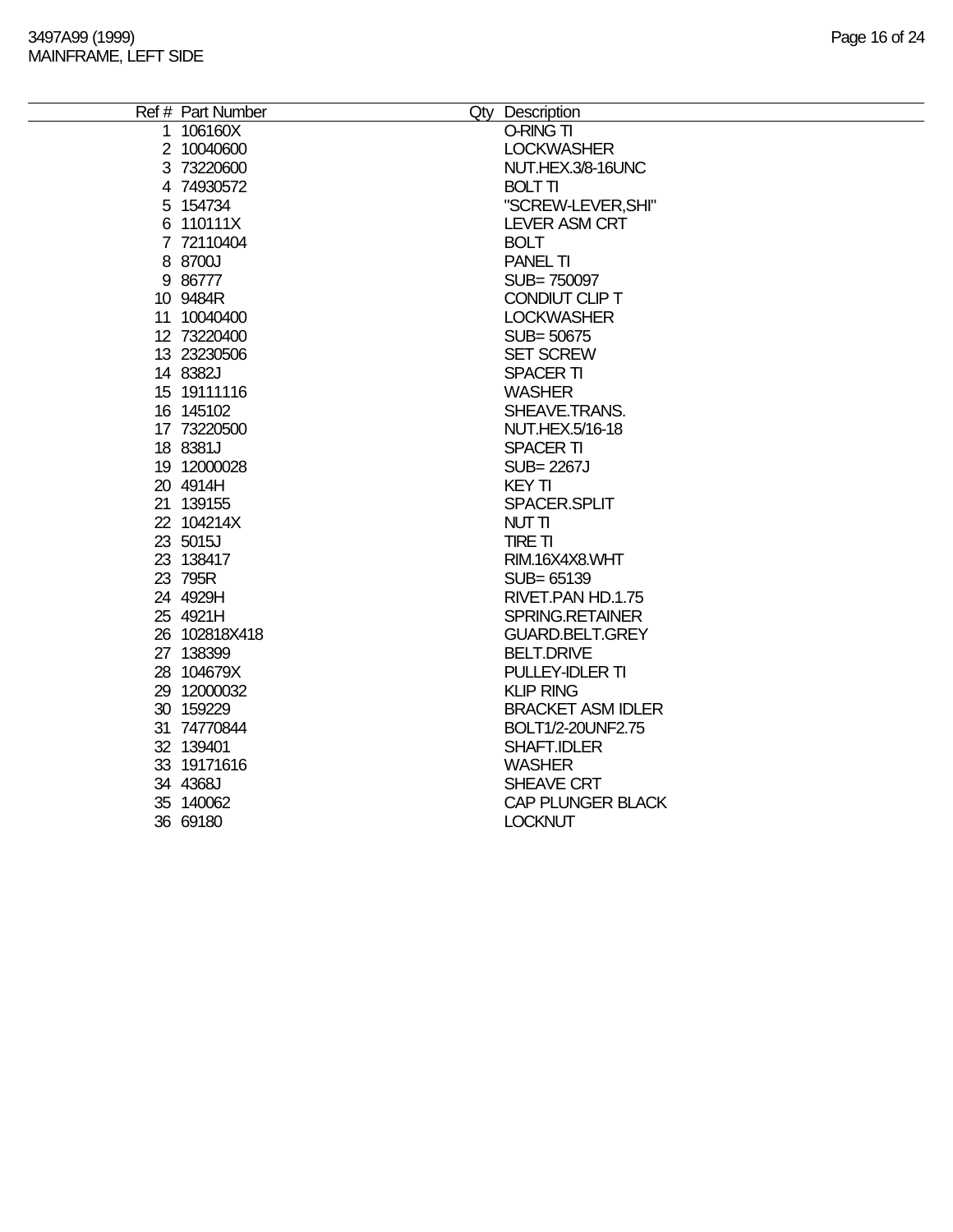### TILLER - - MODEL NUMBER AYP3497A99

## **MAINFRAME, RIGHT SIDE**

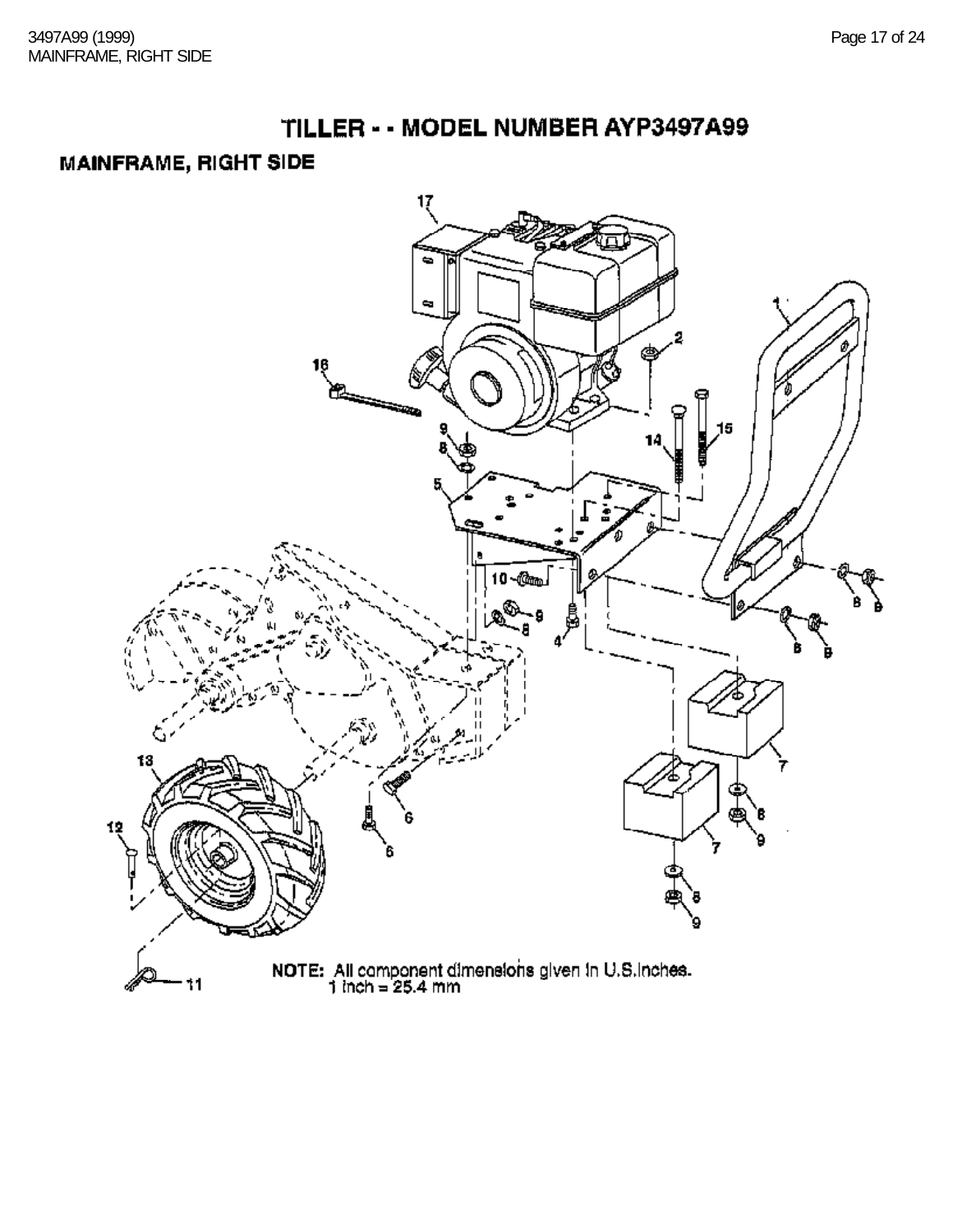| Ref # Part Number<br>Qty | Description                |
|--------------------------|----------------------------|
| 1 138402                 | <b>BUMPER.ASM</b>          |
| 2 73510500               | <b>NUT</b>                 |
| 4 74760528               | <b>BOLT</b>                |
| 5 138669                 | "ASM. ENGINE, BASE"        |
| 6 74760616               | <b>BOLT</b>                |
| 7 8450J                  | <b>COUNTERWEIGHT CRT</b>   |
| 8 10040600               | <b>LOCKWASHER</b>          |
| 9 73220600               | NUT.HEX.3/8-16UNC          |
| 10 72140608              | SUB= 72110608              |
| 11 4921H                 | <b>SPRING.RETAINER</b>     |
| 12 4929H                 | RIVET.PAN HD.1.75          |
| 13 5015J                 | TIRE TI                    |
| 13 138417                | RIM.16X4X8.WHT             |
| 13 795R                  | $SUB = 65139$              |
| 14 72470636              | <b>BOLT CRT</b>            |
| 15 74760672              | BOLT.3/8-16X4.5            |
| 16 7192J                 | <b>WIRE TIE</b>            |
| 17 SUPPLIER              | <b>CHECK WITH SUPPLIER</b> |
|                          |                            |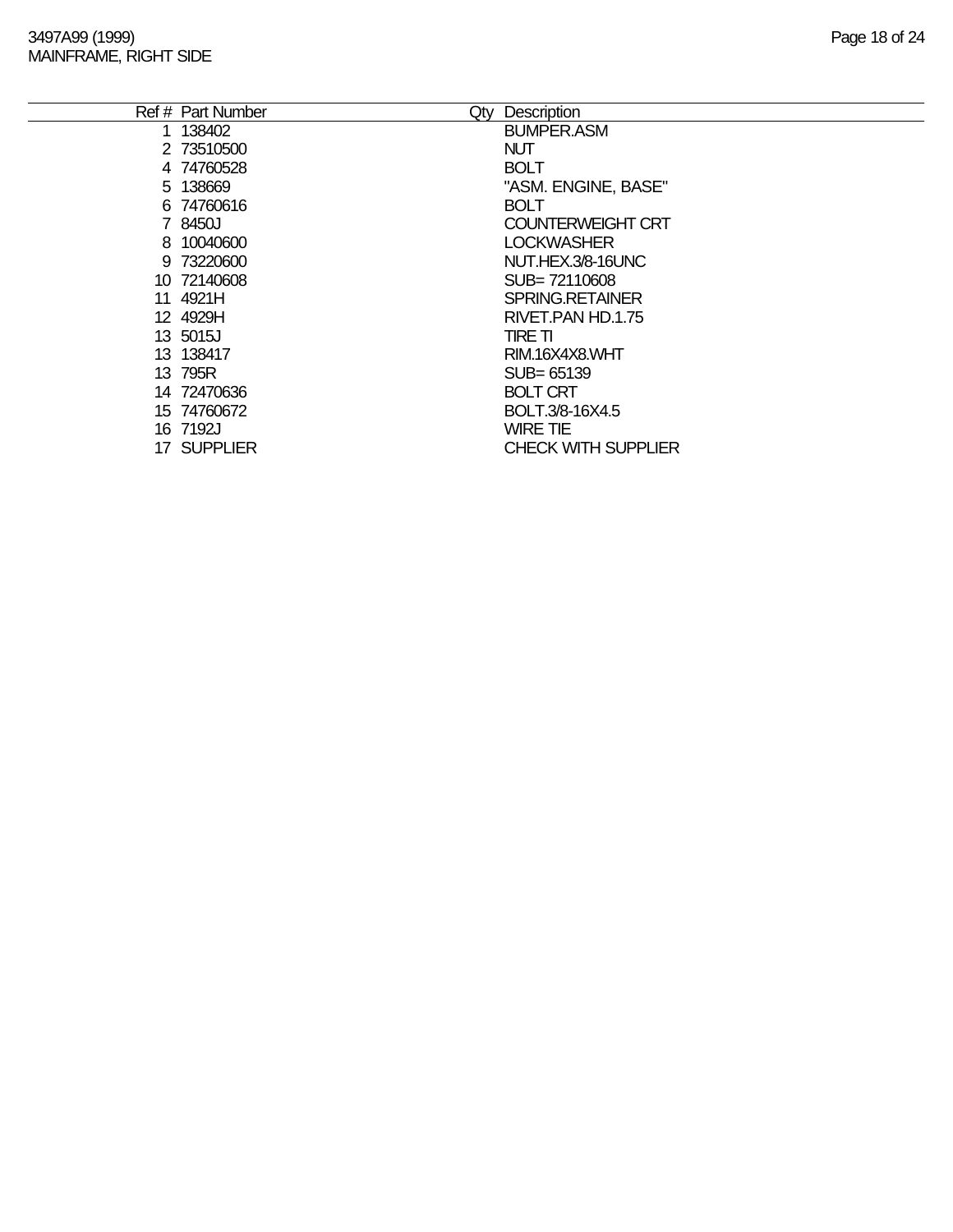TINE ASSEMBLY

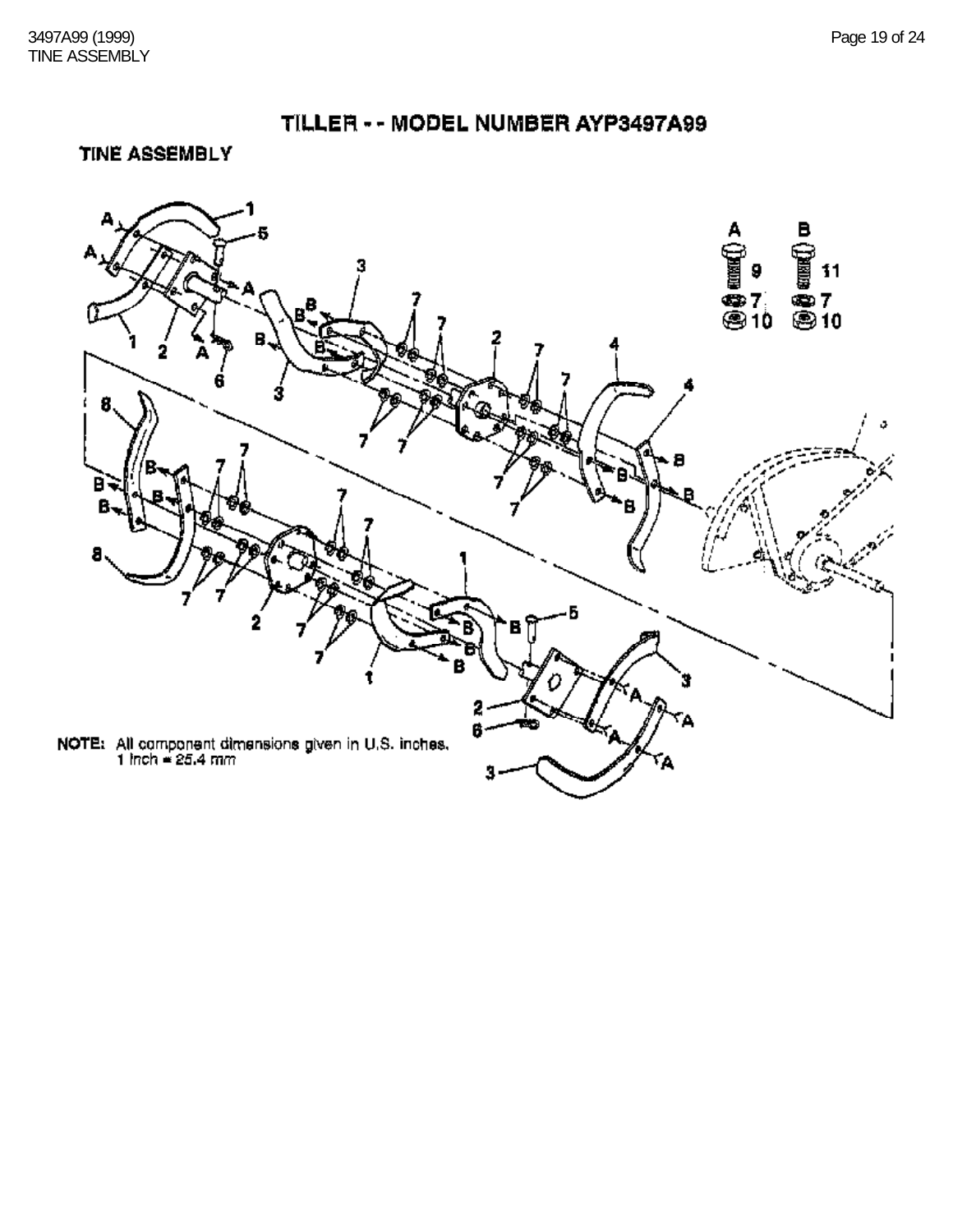3497A99 (1999) Page 20 of 24 TINE ASSEMBLY

|    | Ref # Part Number | Qty | <b>Description</b>     |
|----|-------------------|-----|------------------------|
|    | 6556J             |     | SUB= 101194M           |
|    | 2 100445L         |     | <b>TINE ASSY CRT</b>   |
|    | 3 6557J           |     | SUB= 101193M           |
|    | 4 101194M         |     | <b>TINE.LH.CRT</b>     |
|    | 5 4929H           |     | RIVET.PAN HD.1.75      |
|    | 6 163552          |     | <b>RETAINER SPRING</b> |
|    | 7 10040600        |     | <b>LOCKWASHER</b>      |
|    | 8 101193M         |     | <b>TINE RH CRT</b>     |
|    | 9 74610616        |     | <b>BOLT</b>            |
|    | 10 73610600       |     | $SUB = 7810H$          |
| 11 | 74610624          |     | BOLT.3/8-24X1-1/2      |
|    |                   |     |                        |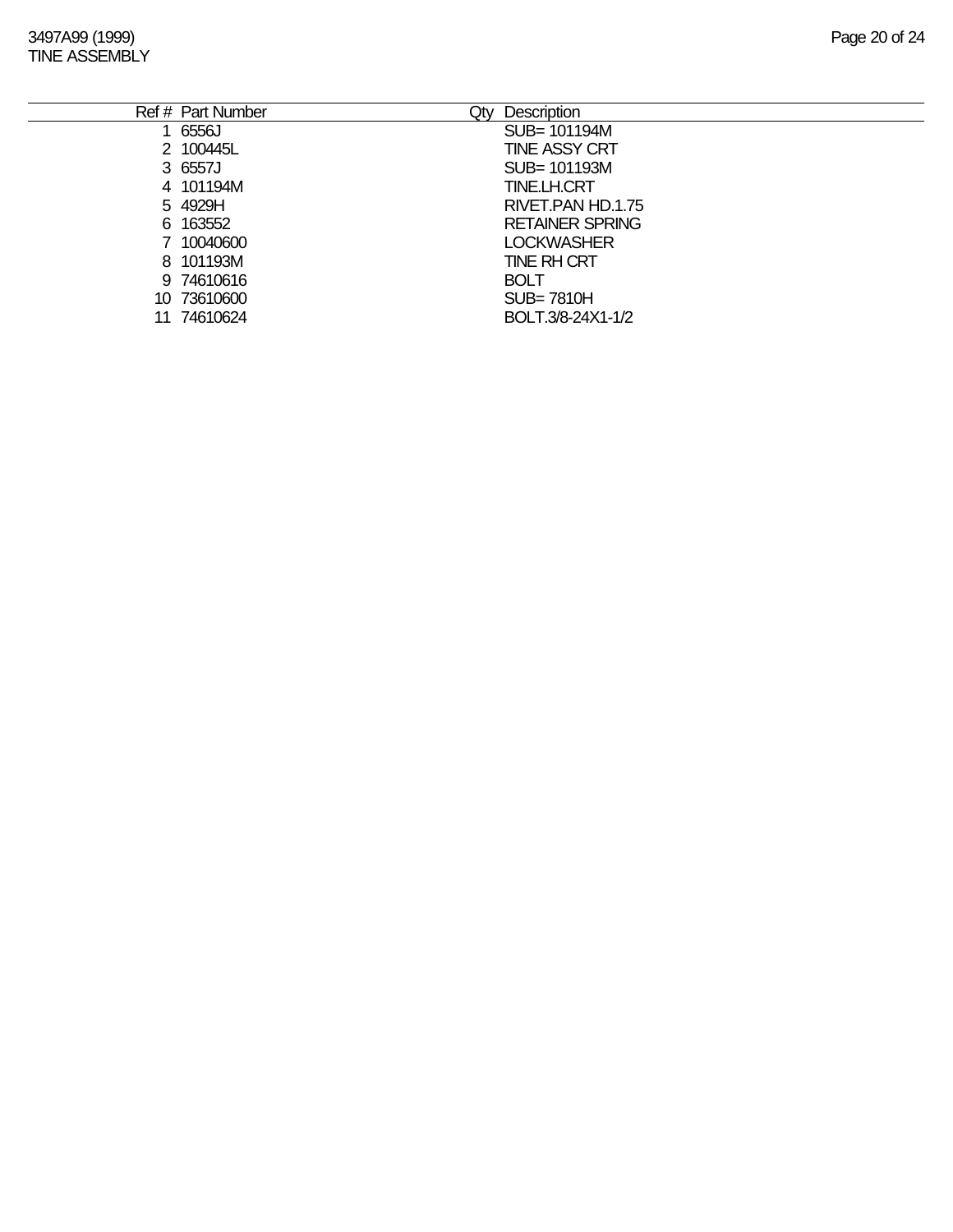### TILLER - - MODEL NUMBER AYP3497A99

#### TINE SHIELD

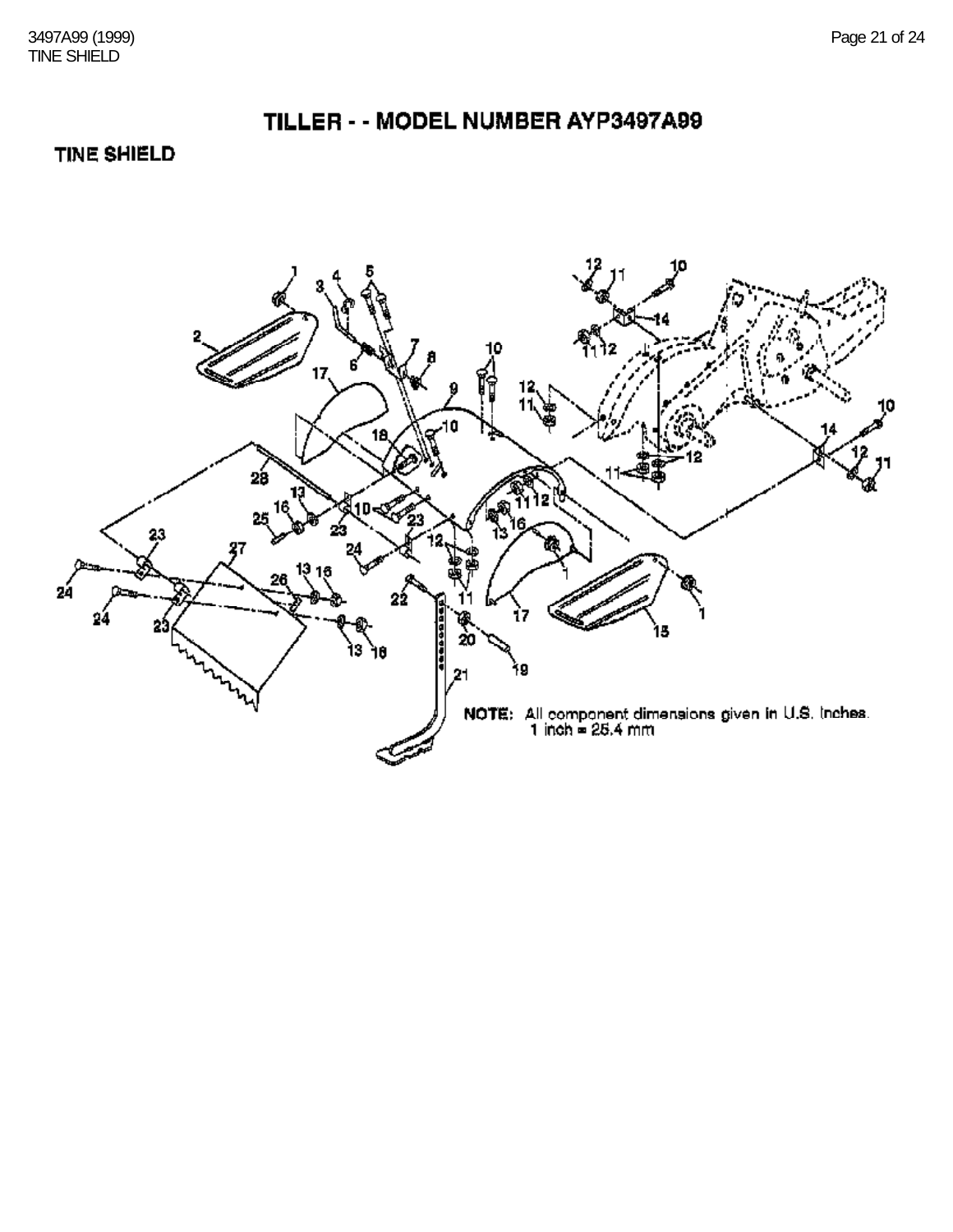| Ref # Part Number | Qty Description         |
|-------------------|-------------------------|
| 1 98000129        | <b>NUT</b>              |
| 2 161416X418      | SHIELD.SIDE.OUTER.LH    |
| 3 8393J           | STAKE PIN TI            |
| 4 12000036        | <b>KLIP RING TI</b>     |
| 5 72140508        | <b>BOLT</b>             |
| 6 8394J           | <b>SPRING TI</b>        |
| 7 8392J           | <b>LATCH BRACKET TI</b> |
| 8 109230X         | SPRING CRT              |
| 9 104178X418      | SHIELD.TINE.GREY        |
| 10 72140506       | <b>BOLT</b>             |
| 11 73220500       | NUT.HEX.5/16-18         |
| 12 10040500       | <b>LOCKWASHER</b>       |
| 13 10040400       | <b>LOCKWASHER</b>       |
| 14 8386J          | TINE SHLD BRKT TI       |
| 15 161417X418     | SHIELD.SIDE.OUTER.RH    |
| 16 73220400       | SUB= 50675              |
| 17 704084X418     | SHIELD, SIDE            |
| 18 72040410       | <b>BOLT</b>             |
| 19 102701X        | <b>GRIP CRT</b>         |
| 20 73220600       | NUT.HEX.3/8-16UNC       |
| 21 138420         | STAKE.ASM.DEPTH         |
| 22 74930632       | <b>BOLT</b>             |
| 23 4440J          | <b>HINGE CRT</b>        |
| 24 72140408       | BOLT.1/4-20X1/2         |
| 25 6712J          | <b>VINYL CAP TI</b>     |
| 26 109227X        | PAD IDLER TI            |
| 27 102713X418     | SHIELD.LEVEL.GREY       |
| 28 138609         | <b>PIN.HINGE</b>        |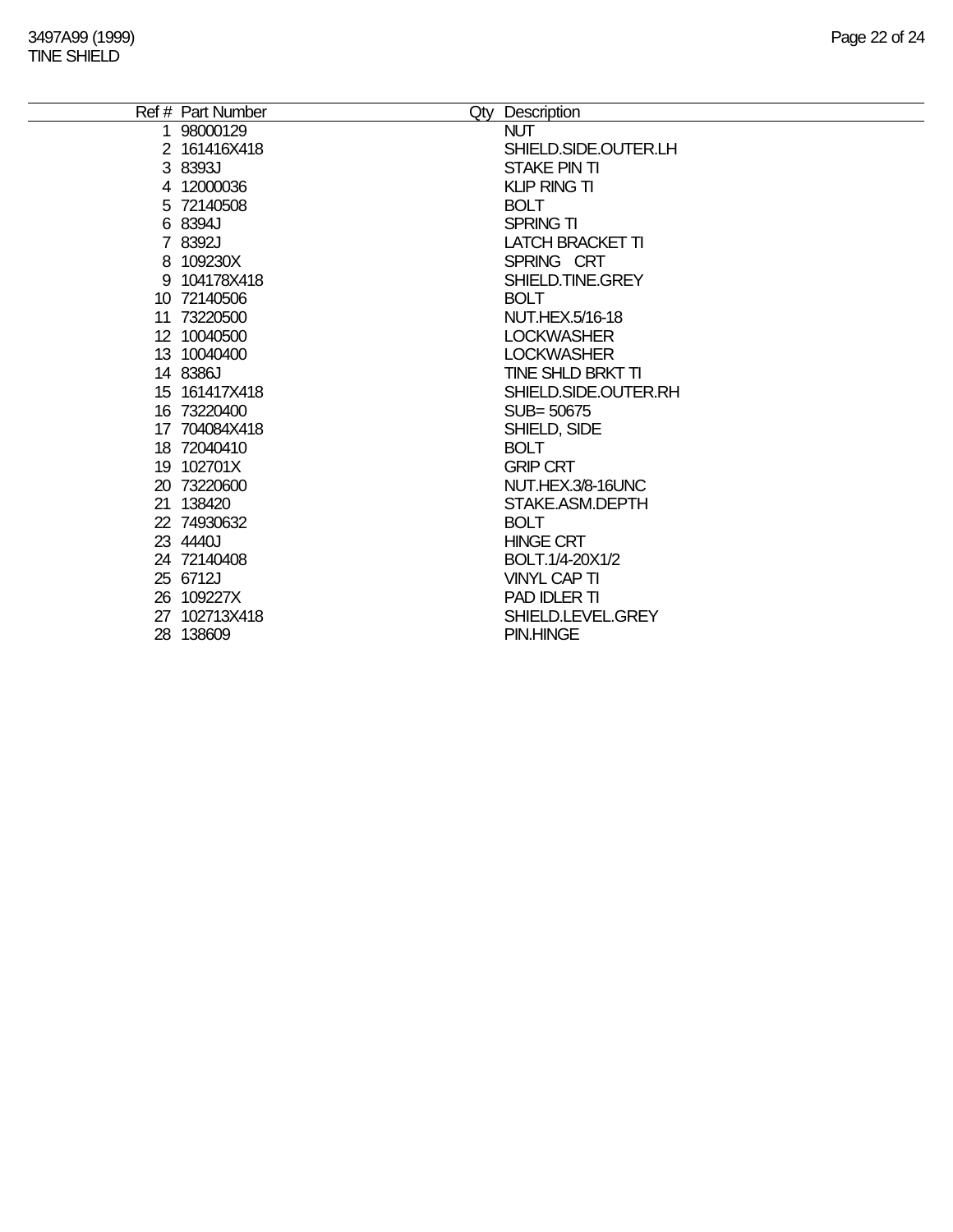

## TILLER - - MODEL NUMBER AYP3497A99

NOTE: All component dimensions given in U.S. Inches<br>1 inch = 25.4 mm